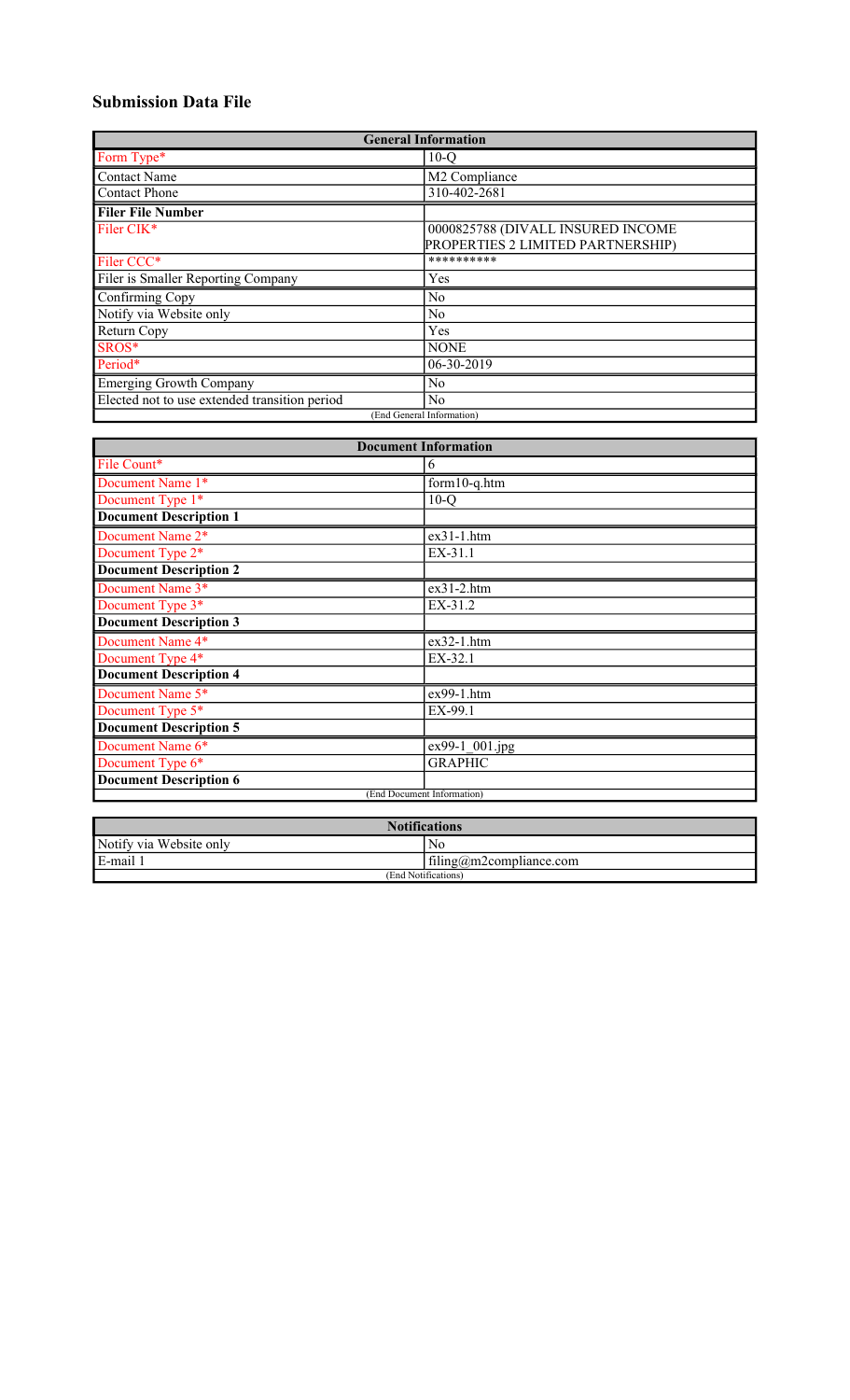# **UNITED STATES SECURITIES AND EXCHANGE COMMISSION WASHINGTON, D.C. 20549**

# **FORM 10-Q**

*(Mark One)*

[X] QUARTERLY REPORT PURSUANT TO SECTION 13 OR 15(d) OF THE SECURITIES EXCHANGE ACT OF 1934

For the quarterly period ended June 30, 2019

OR

[ ] TRANSITION REPORT PURSUANT TO SECTION 13 OR 15(d) OF THE SECURITIES EXCHANGE ACT OF 1934

For the transition period from to

Commission file number **0-17686**

# **DIVALL INSURED INCOME PROPERTIES 2 LIMITED PARTNERSHIP**

*(Exact name of registrant as specified in its charter)*

*(State or other jurisdiction of (I.R.S. Employer incorporation or organization) Identification No.)*

**Wisconsin 39-1606834**

1900 W 75th Street, Suite 100, Prairie Village, KS 66208 *(Address of principal executive offices, including zip code)*

(816) 421-7444

*(Registrant's telephone number, including area code)*

Securities registered pursuant to Section 12(b) of the Securities Exchange Act of 1934:

| Title of <b>c</b><br>∟class<br>each | Symbol(s'<br>rading | า registered<br>e of each exchange on which<br>Name |
|-------------------------------------|---------------------|-----------------------------------------------------|
| None                                | N/L                 | N/A                                                 |

Indicate by check mark whether the registrant (1) has filed all reports required to be filed by Section 13 or 15(d) of the Securities Exchange Act of 1934 during the preceding 12 months (or such shorter period that the registrant was required to file such reports), and (2) has been subject to such filing requirements for the past 90 days. Yes [X] No [ ]

Indicate by check mark whether the registrant has submitted electronically every Interactive Data File required to be submitted pursuant to Rule 405 of Regulation S-T (§232.405 of this chapter) during the preceding 12 months (or for such shorter period that the registrant was required to submit such files). Yes [X] No  $\hat{[}$ ]

Indicate by check mark whether the registrant is a large accelerated filer, an accelerated filer, a non-accelerated filer, a smaller reporting company, or an emerging growth company. See the definitions of "large accelerated filer", "accelerated filer", "smaller reporting company" and "emerging growth company" in Rule 12b-2 of the Exchange Act.

Large accelerated filer [ ] Accelerated filer [ ] Non-accelerated filer [ ] Smaller Reporting Company [X] Emerging growth company [ ]

If an emerging growth company, indicate by check mark if the registrant has elected not to use the extended transition period for complying with any new or revised financial accounting standards provided pursuant to Section 13(a) of the Exchange Act. [ ]

Indicate by check mark whether the registrant is a shell company (as defined in Rule 12b-2 of the Exchange Act).

Yes [ ] No [X]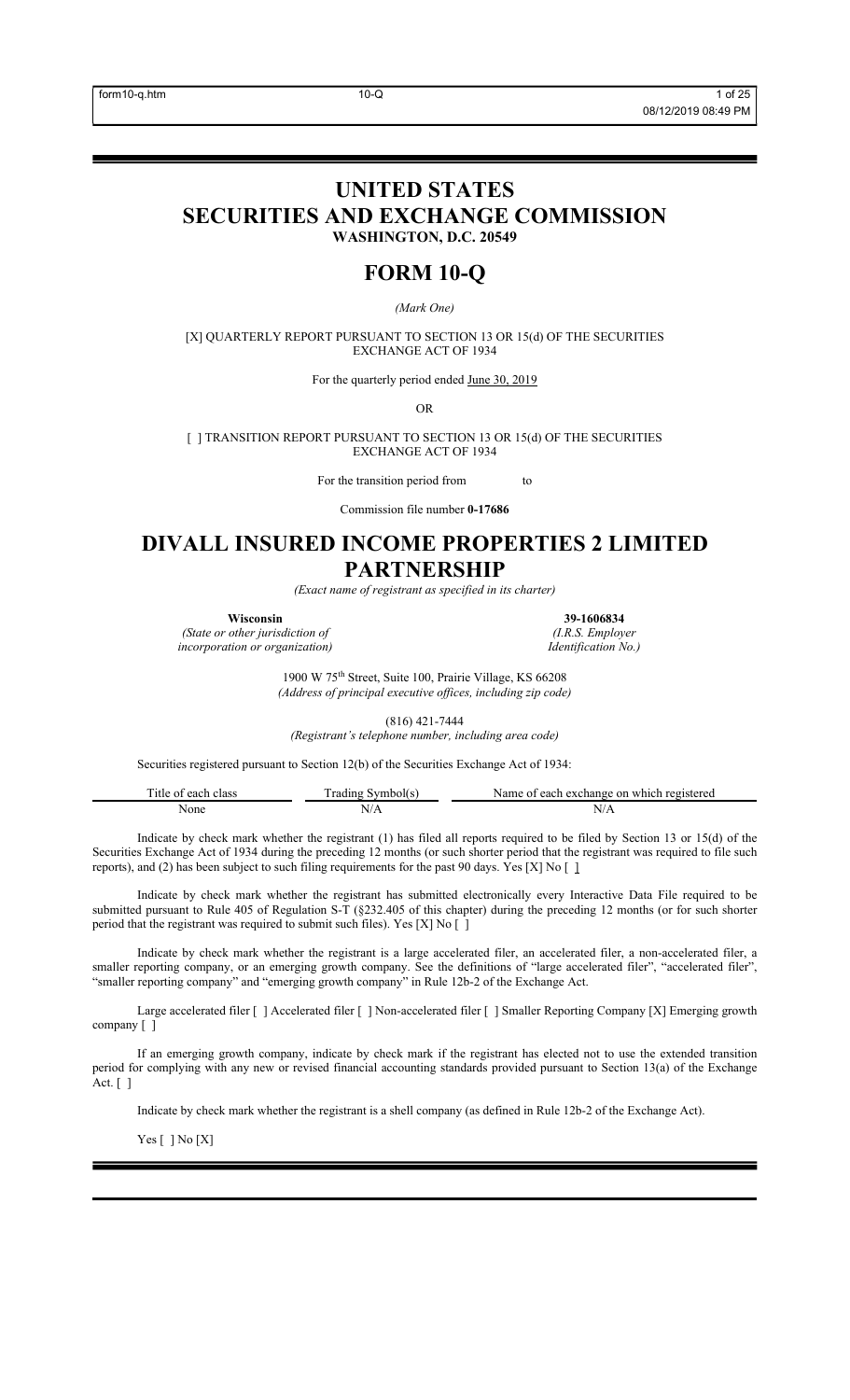# TABLE OF CONTENTS

#### DIVALL INSURED INCOME PROPERTIES 2 LIMITED PARTNERSHIP FORM 10-Q FOR THE PERIOD ENDED JUNE 30, 2019

|                                                                                                      | Page |
|------------------------------------------------------------------------------------------------------|------|
| <b>PART I. Financial Information</b>                                                                 |      |
| Item 1. Financial Statements (unaudited)                                                             | 3    |
| <u>Item 2. Management's Discussion and Analysis of Financial Condition and Results of Operations</u> | 17   |
| Item 3. Quantitative and Qualitative Disclosure About Market Risk                                    | 22   |
| Item 4. Controls and Procedures                                                                      | 22   |
| <b>PART II. Other Information</b>                                                                    |      |
| Item 1. Legal Proceedings                                                                            | 23   |
| Item 1A. Risk Factors                                                                                | 23   |
| Item 2. Unregistered Sale of Equity Securities and Use of Proceeds                                   | 23   |
| Item 3. Defaults Upon Senior Securities                                                              | 23   |
| Item 4. Mine Safety Disclosures                                                                      | 23   |
| Item 5. Other Information                                                                            | 23   |
| Item 6. Exhibits                                                                                     | 23   |
| Signatures                                                                                           | 24   |
| 2                                                                                                    |      |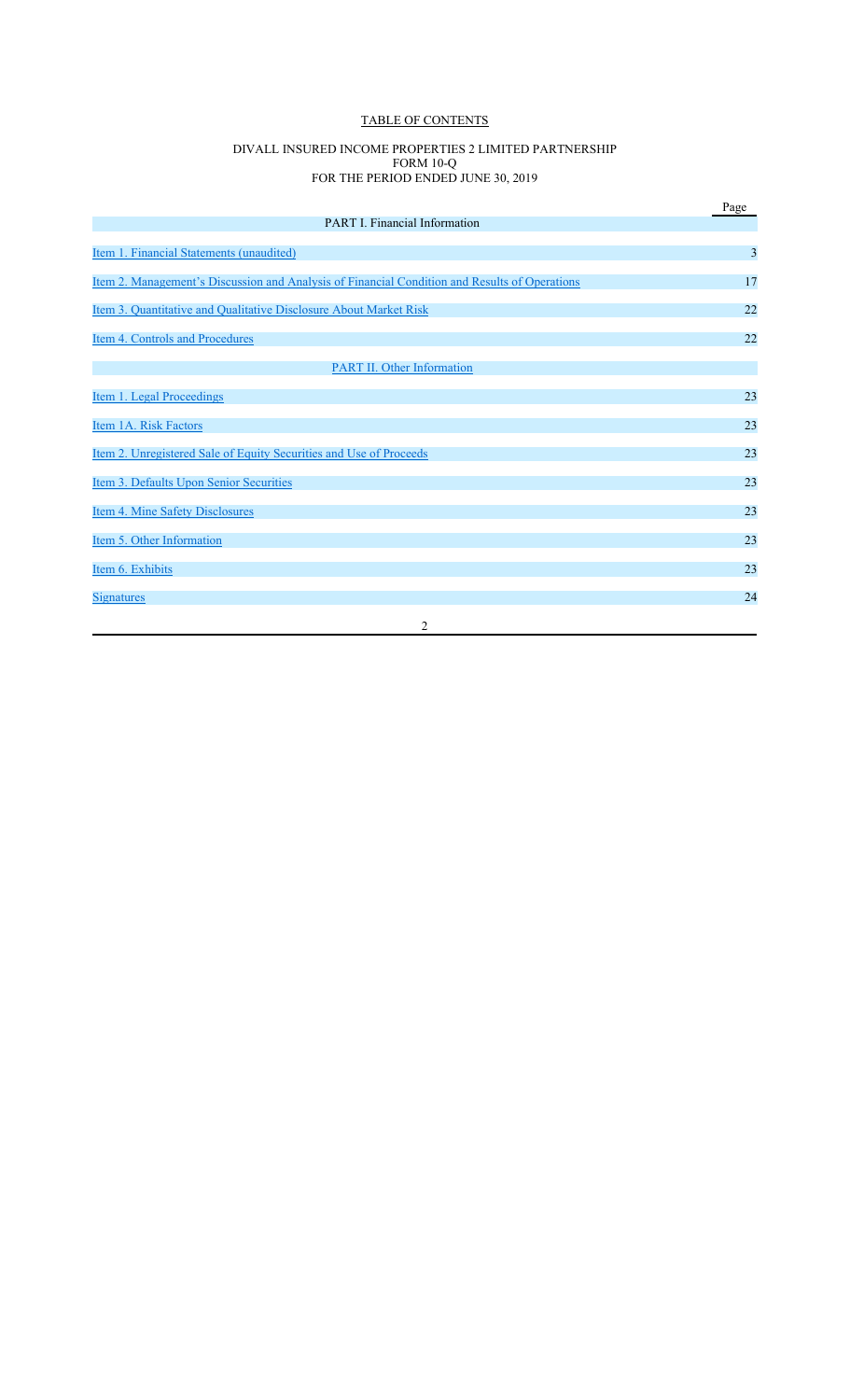# **PART I - FINANCIAL INFORMATION Item 1. Financial Statements**

# **DIVALL INSURED INCOME PROPERTIES 2 LIMITED PARTNERSHIP**

# **CONDENSED BALANCE SHEETS**

# **June 30, 2019 and December 31, 2018**

# **ASSETS**

|                                             | June 30, 2019 |             |    | December 31, 2018 |
|---------------------------------------------|---------------|-------------|----|-------------------|
|                                             |               | (unaudited) |    |                   |
| <b>INVESTMENT PROPERTIES: (Note 2)</b>      |               |             |    |                   |
|                                             |               |             |    |                   |
| Land                                        | $\mathbb{S}$  | 2,794,122   | \$ | 2,794,122         |
| <b>Buildings</b>                            |               | 4,017,412   |    | 4,017,412         |
| Accumulated depreciation                    |               | (3,837,283) |    | (3,776,718)       |
| Net investment properties                   |               | 2,974,251   |    | 3,034,816         |
|                                             |               |             |    |                   |
| <b>OTHER ASSETS:</b>                        |               |             |    |                   |
|                                             |               |             |    |                   |
| Cash                                        |               | 99,375      |    | 99,360            |
| Cash held in Indemnification Trust (Note 8) |               | 470,060     |    | 464,710           |
| Security deposits escrow                    |               | 69,396      |    | 74,681            |
| Rents and other receivables                 |               | 108,144     |    | 533,344           |
| Long-term rent receivable                   |               | 7,338       |    |                   |
| Deferred tenant award proceeds escrow       |               | 53,211      |    | 64,041            |
| Prepaid insurance                           |               | 1,954       |    | 5,133             |
| Utility deposit                             |               |             |    | 6,530             |
| Due from WendGusta, LLC                     |               | 8,100       |    |                   |
| Deferred charges, net                       |               | 212,608     |    | 186,517           |
| Total other assets                          |               | 1,030,186   |    | 1,434,316         |
|                                             |               |             |    |                   |
| Total assets                                | \$            | 4,004,437   | \$ | 4,469,132         |

The accompanying notes to the financial statements are an integral part of these statements.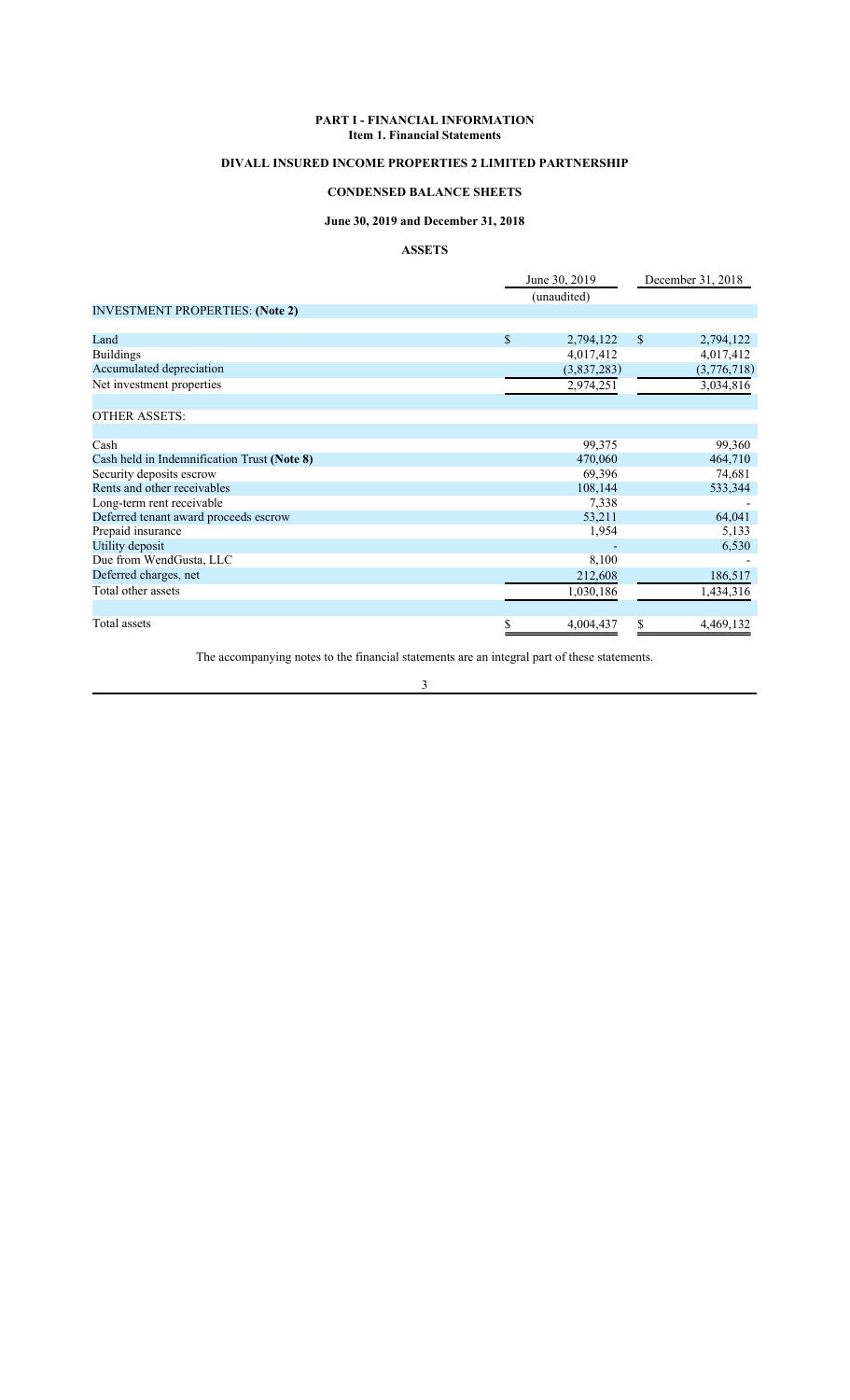# **CONDENSED BALANCE SHEETS**

# **June 30, 2019 and December 31, 2018**

# **LIABILITIES AND PARTNERS' CAPITAL**

|                                                                                             | June 30, 2019   | December 31, 2018 |                |  |
|---------------------------------------------------------------------------------------------|-----------------|-------------------|----------------|--|
|                                                                                             | (unaudited)     |                   |                |  |
| <b>CURRENT LIABILITIES:</b>                                                                 |                 |                   |                |  |
| Accounts payable and accrued expenses                                                       | \$<br>38,560    | \$                | 33,573         |  |
|                                                                                             |                 |                   |                |  |
| Due to General Partner (Note 5)                                                             | 589             |                   | 998            |  |
| Deferred rent                                                                               | 51,209          |                   | 62,183         |  |
| Security deposits                                                                           | 69,340          |                   | 74,340         |  |
| Total current liabilities                                                                   | 159,698         |                   | 171,094        |  |
| <b>CONTINGENCIES AND COMMITMENTS (Notes 7 and 8)</b>                                        |                 |                   |                |  |
| PARTNERS' CAPITAL: (Notes 1 and 3)                                                          |                 |                   |                |  |
| General Partner -                                                                           |                 |                   |                |  |
| Cumulative net income (retained earnings)                                                   | 370,414         |                   | 368,941        |  |
| Cumulative cash distributions                                                               | (153, 489)      |                   | (152,900)      |  |
|                                                                                             | 216,925         |                   | 216,041        |  |
| Limited Partners (46,280.3 interests outstanding at June 30, 2019 and<br>December 31, 2018) |                 |                   |                |  |
|                                                                                             |                 |                   |                |  |
| Capital contributions                                                                       | 46,280,300      |                   | 46,280,300     |  |
| <b>Offering Costs</b>                                                                       | (6,921,832)     |                   | (6,921,832)    |  |
| Cumulative net income (retained earnings)                                                   | 43,036,843      |                   | 42,891,026     |  |
| Cumulative cash distributions                                                               | (77, 927, 268)  |                   | (77, 327, 268) |  |
|                                                                                             | 4,468,043       |                   | 4,922,226      |  |
| Former General Partner -                                                                    |                 |                   |                |  |
| Cumulative net income (retained earnings)                                                   | 707,513         |                   | 707,513        |  |
| Cumulative cash distributions                                                               | (1, 547, 742)   |                   | (1,547,742)    |  |
|                                                                                             | (840,229)       |                   | (840, 229)     |  |
| Total partners' capital                                                                     | 3,844,739       |                   | 4,298,038      |  |
|                                                                                             |                 |                   |                |  |
| Total liabilities and partners' capital                                                     | \$<br>4,004,437 | \$                | 4,469,132      |  |

The accompanying notes to the financial statements are an integral part of these statements.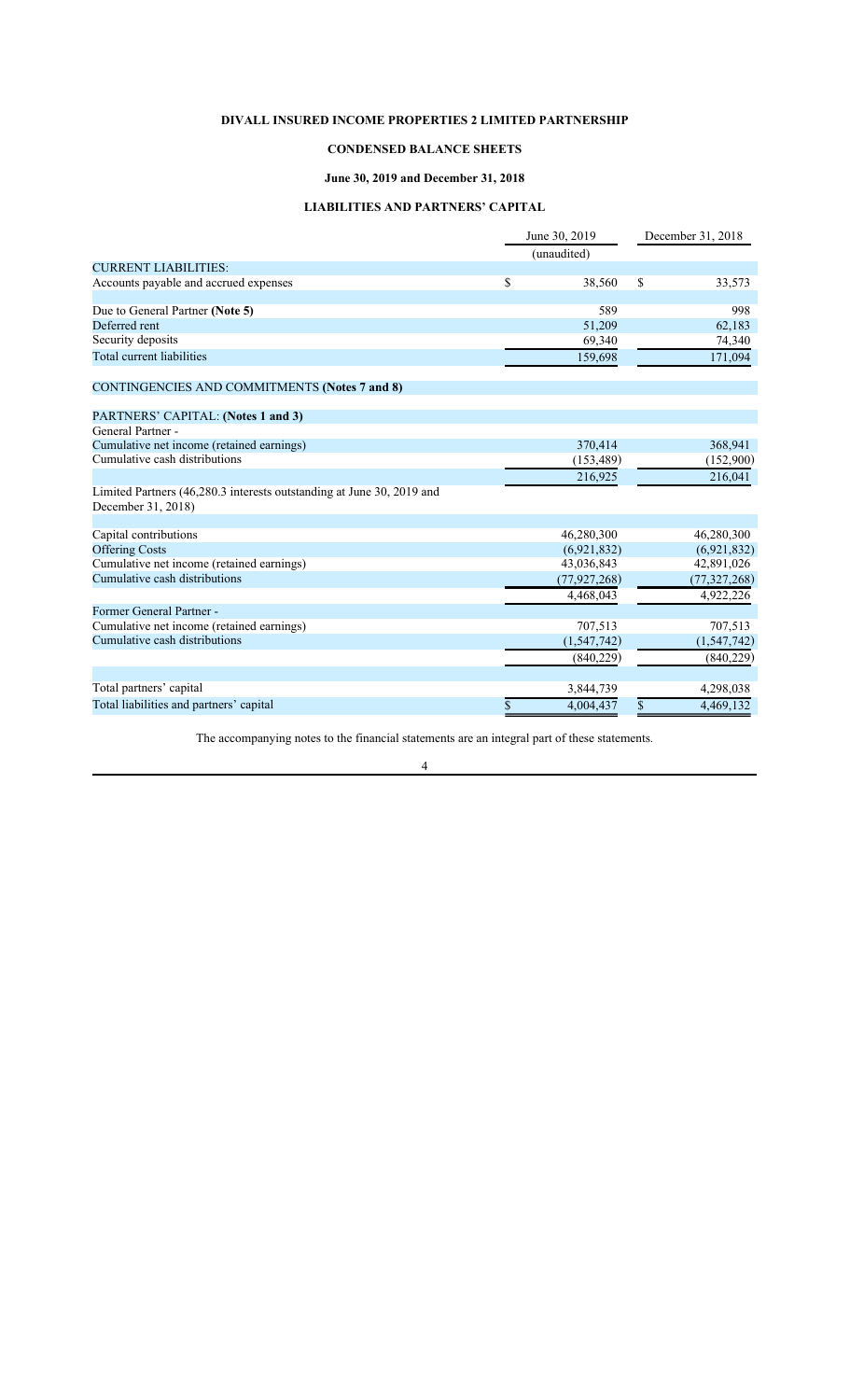# **CONDENSED STATEMENTS OF INCOME**

# **For the Three and Six Month Periods Ended June 30, 2019 and 2018**

|                                                 | Three months ended      |               |                         |               | Six months ended        |               |                |               |  |
|-------------------------------------------------|-------------------------|---------------|-------------------------|---------------|-------------------------|---------------|----------------|---------------|--|
|                                                 |                         | June 30, 2019 |                         | June 30, 2018 |                         | June 30, 2019 |                | June 30, 2018 |  |
|                                                 |                         | (unaudited)   |                         | (unaudited)   |                         | (unaudited)   |                | (unaudited)   |  |
| <b>OPERATING REVENUES:</b>                      |                         |               |                         |               |                         |               |                |               |  |
| Rental income (Note 4)                          | \$                      | 320,578       | \$                      | 316,043       | \$                      | 525,673       | \$             | 536,137       |  |
| <b>TOTAL OPERATING REVENUES</b>                 | $\overline{\mathbb{S}}$ | 320,578       | $\overline{\mathbb{S}}$ | 316,043       | $\overline{\mathbb{S}}$ | 525,673       | $\mathbf{s}$   | 536,137       |  |
| <b>EXPENSES:</b>                                |                         |               |                         |               |                         |               |                |               |  |
| Partnership management fees (Note 5)            | $\mathbf{\$}$           | 70,794        | $\mathbb{S}$            | 69,108        | \$                      | 140,464       | $\mathbb{S}$   | 137,256       |  |
| Insurance                                       |                         | 1,466         |                         | 1,466         |                         | 2,931         |                | 2,931         |  |
| General and administrative                      |                         | 6,440         |                         | 10,353        |                         | 19,143        |                | 31,441        |  |
| Advisory Board fees and expenses                |                         | 2,625         |                         | 2,625         |                         | 4,750         |                | 5,250         |  |
| Professional services                           |                         | 52,758        |                         | 17,481        |                         | 148,651       |                | 162,356       |  |
| Other Property Expenses                         |                         |               |                         | 605           |                         | (89)          |                | 517           |  |
| Depreciation                                    |                         | 30.282        |                         | 74,450        |                         | 60,565        |                | 105,485       |  |
| Amortization                                    |                         | 6,606         |                         | 6,019         |                         | 12,625        |                | 12,039        |  |
| TOTAL OPERATING EXPENSES                        | \$                      | 170,971       | \$                      | 182,107       | \$                      | 389,040       | $\mathbb{S}$   | 457,275       |  |
| <b>OTHER INCOME</b>                             |                         |               |                         |               |                         |               |                |               |  |
| Other miscellaneous income                      |                         |               |                         |               |                         | 5,000         |                |               |  |
| Other interest income                           |                         | 140           |                         | 343           |                         | 5.657         |                | 3,340         |  |
| TOTAL OTHER INCOME                              | \$                      | 140           | \$                      | 343           | \$                      | 10,657        | $\mathbb{S}$   | 3,340         |  |
|                                                 |                         |               |                         |               |                         |               |                |               |  |
| <b>NET INCOME</b>                               | \$                      | 149,747       | \$                      | 130,649       | \$                      | 147,290       | \$             | 74,916        |  |
| NET INCOME- GENERAL PARTNER                     | $\overline{\$}$         | 1,497         | $\overline{\mathbb{S}}$ | 1,307         | $\overline{\mathbb{S}}$ | 1,473         | $\overline{s}$ | 749           |  |
| NET INCOME-LIMITED PARTNERS                     | \$                      | 148,250       | \$                      | 129,342       | \$                      | 145,817       | \$             | 74,167        |  |
| PER LIMITED PARTNERSHIP INTEREST,               |                         |               |                         |               |                         |               |                |               |  |
| Based on 46,280.3 interests outstanding: (Basic |                         |               |                         |               |                         |               |                |               |  |
| and diluted)                                    |                         |               |                         |               |                         |               |                |               |  |
| <b>INCOME FROM CONTINUING</b>                   |                         |               |                         |               |                         |               |                |               |  |
| <b>OPERATIONS</b>                               | \$                      | 3.20          | $\mathbb{S}$            | 2.87          | $\mathbf S$             | 3.04          | $\mathbb{S}$   | 1.76          |  |
| <b>LOSS FROM DISCONTINUED</b>                   |                         |               |                         |               |                         |               |                |               |  |
| <b>OPERATIONS</b>                               | \$                      |               | \$                      | (0.08)        | \$                      |               | \$             | (0.16)        |  |
| <b>NET INCOME PER LIMITED</b>                   |                         |               |                         |               |                         |               |                |               |  |
| <b>PARTNERSHIP INTEREST</b>                     | \$                      | 3.20          | \$                      | 2.79          | \$                      | 3.04          | S              | 1.60          |  |

The accompanying notes to the financial statements are an integral part of these statements.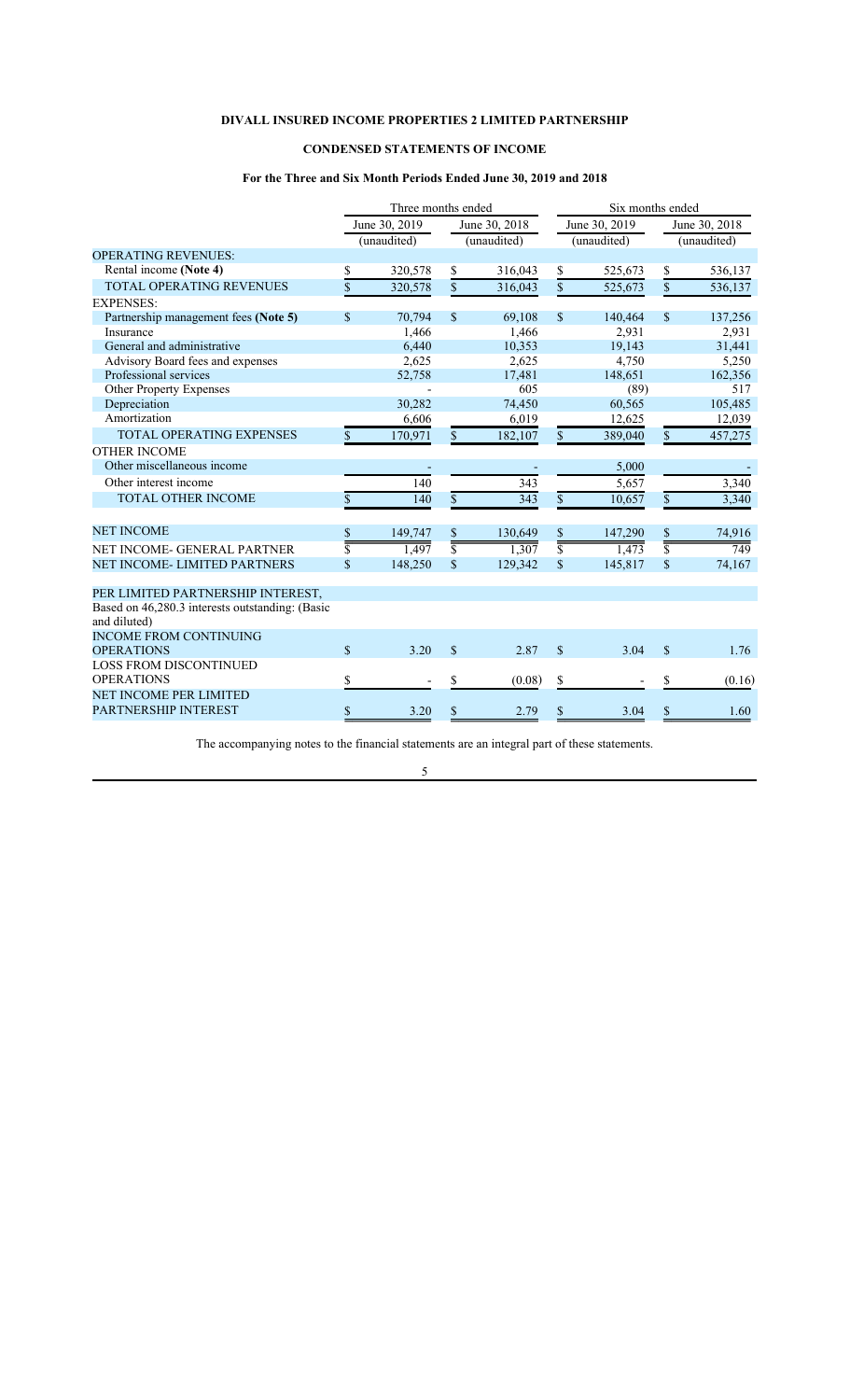# **CONDENSED STATEMENTS OF CASH FLOWS**

# **For the Six Month Periods Ended June 30, 2019 and 2018**

|                                                                            | Six Months Ended |               |               |            |  |
|----------------------------------------------------------------------------|------------------|---------------|---------------|------------|--|
|                                                                            |                  | June 30, 2019 | June 30, 2018 |            |  |
|                                                                            |                  | (unaudited)   | (unaudited)   |            |  |
| <b>CASH FLOWS FROM OPERATING ACTIVITIES:</b>                               |                  |               |               |            |  |
| Net income from continuing operations                                      | \$               | 147,290       | \$            | 74,916     |  |
| Adjustments to reconcile net income to net cash from operating activities: |                  |               |               |            |  |
| Depreciation and amortization                                              |                  | 73,190        |               | 117,524    |  |
| Changes in operating assets and liabilities                                |                  |               |               |            |  |
| Decrease in rents and other receivables                                    |                  | 425,200       |               | 499,451    |  |
| Increase in long-term rent receivable                                      |                  | (7, 338)      |               |            |  |
| Decrease (Increase) in security deposit escrow                             |                  | 5,285         |               | (80)       |  |
| Increase in due from WendGusta, LLC                                        |                  | (8,100)       |               |            |  |
| Increase in deferred closing costs                                         |                  |               |               | (109,098)  |  |
| Decrease in utility deposit                                                |                  | 6.530         |               |            |  |
| Decrease in deferred rent award escrow                                     |                  | (144)         |               | (198)      |  |
| Decrease in prepaid insurance                                              |                  | 3,179         |               | 1,496      |  |
| Increase in accounts payable and accrued expenses                          |                  | 4,987         |               | 11,197     |  |
| Decrease in unearned rental income                                         |                  |               |               | (5,000)    |  |
| Increase in property tax payable                                           |                  |               |               | 3,090      |  |
| Payment of leasing commission                                              |                  | (38,716)      |               |            |  |
| Security deposit refund                                                    |                  | (5,000)       |               |            |  |
| Decrease in due to General Partner                                         |                  | (409)         |               | (938)      |  |
| Net cash from operating activities                                         |                  | 605,954       |               | 592,360    |  |
|                                                                            |                  |               |               |            |  |
| CASH FLOWS USED IN INVESTING ACTIVITIES:                                   |                  |               |               |            |  |
| Interest applied to Indemnification Trust account                          |                  | (5,350)       |               | (2,623)    |  |
| Net cash used in investing activities                                      |                  | (5,350)       |               | (2,623)    |  |
|                                                                            |                  |               |               |            |  |
| CASH FLOWS USED IN FINANCING ACTIVITIES:                                   |                  |               |               |            |  |
| Cash distributions to Limited Partners                                     |                  | (600,000)     |               | (550,000)  |  |
| Cash distributions to General Partner                                      |                  | (589)         |               | (300)      |  |
| Net cash used in financing activities                                      |                  | (600, 589)    |               | (550, 300) |  |
|                                                                            |                  |               |               |            |  |
| <b>NET INCREASE IN CASH</b>                                                |                  | 15            |               | 39,437     |  |
| <b>CASH AT BEGINNING OF PERIOD</b>                                         |                  | 99,360        |               | 145,674    |  |
| <b>CASH AT END OF PERIOD</b>                                               |                  | 99,375        |               | 185,111    |  |
| <b>CASH PAID FOR INTEREST</b>                                              | \$               |               | \$            |            |  |
| <b>CASH PAID FOR TAXES</b>                                                 | \$               |               | \$            |            |  |
| NON-CASH INVESTING AND FINANCING ACTIVITIES                                | \$               |               | \$            |            |  |
|                                                                            |                  |               |               |            |  |

The accompanying notes to the financial statements are an integral part of these statements.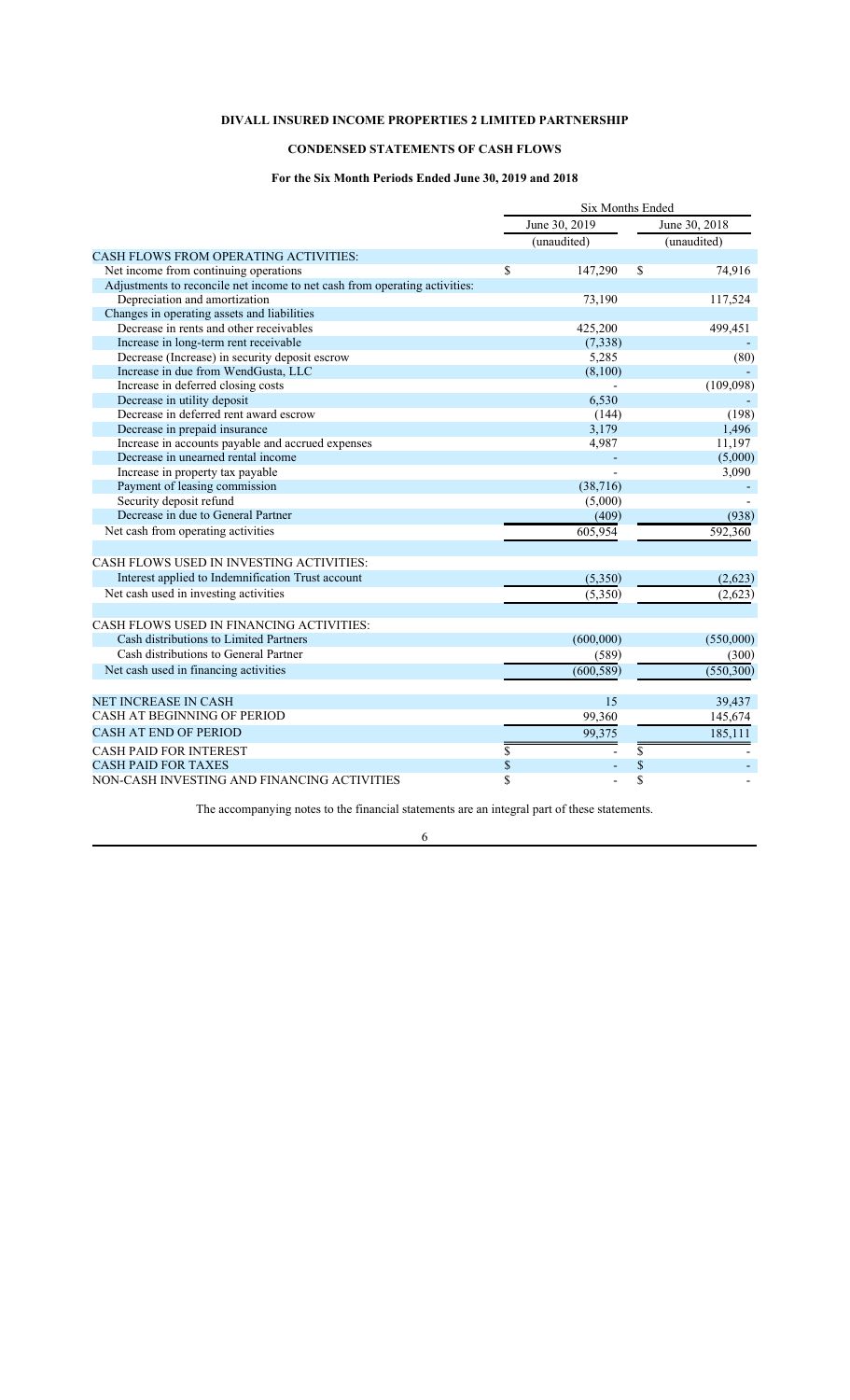# **CONDENSED STATEMENTS OF PARTNER'S CAPITAL**

# **For the Three and Six Month Periods Ended June 30, 2019 and 2018**

|                                                                  |                 | General Partner |                          | <b>Limited Partners</b>   |                         |                                           |            |                          |             |
|------------------------------------------------------------------|-----------------|-----------------|--------------------------|---------------------------|-------------------------|-------------------------------------------|------------|--------------------------|-------------|
|                                                                  |                 |                 |                          | Capital<br>Contributions, |                         |                                           |            |                          |             |
|                                                                  | Cumulative      | Cumulative      |                          | Net of                    | Cumulative              | Cumulative                                |            |                          | Total       |
|                                                                  | Net             | Cash            |                          | Offering                  | Net                     | Cash                                      |            |                          | Capital     |
|                                                                  | Income          | Distributions   | Total                    | Costs                     | Income                  | Distribution Reallocation                 |            | Total                    | Partners'   |
| BALANCE AT DECEMBER 31, 2018                                     | 368,941         |                 | $(152,900)$ \$216,041    | 39,358,468                | \$42,891,026            | $$(77,327,268)$ \\$                       | (840, 229) | \$4,081,997              | \$4,298,038 |
| Net Income                                                       | (25)            |                 | (25)                     |                           | (2, 432)                |                                           |            | (2, 432)                 | (2, 457)    |
| Cash Distributions (\$10.80 per limited<br>partnership interest) |                 |                 |                          |                           |                         | (500,000)                                 |            | (500,000)                | (500,000)   |
| BALANCE AT MARCH 31, 2019                                        | 368,916 \$      |                 | $(152,900)$ \$216,016 \$ |                           | 39,358,468 \$42,888,594 | $$(77,827,268)$ \\$                       |            | $(840, 229)$ \$3,579,565 | \$3,795,581 |
| Net Income                                                       | 1,498           |                 | 1,498                    |                           | 148,249                 |                                           |            | 148,249                  | 149,747     |
| Cash Distributions (\$2.16 per limited<br>partnership interest)  |                 | (589)           | (589)                    |                           |                         | (100,000)                                 |            | (100,000)                | (100, 589)  |
| <b>BALANCE ATJUNE 30, 2019</b>                                   | 370,414 \$      |                 | $(153,489)$ \$216,925    | <sup>\$</sup>             | 39,358,468 \$43,036,843 | \$(77,927,268)                            |            | $(840, 229)$ \$3,627,814 | \$3,844,739 |
|                                                                  |                 |                 |                          |                           |                         |                                           |            |                          |             |
| <b>BALANCE AT DECEMBER 31, 2017</b>                              | 365,316 \$      |                 | $(151,449)$ \$213,867 \$ |                           |                         | 39,358,468 \$42,532,147 \$(76,677,268) \$ |            | $(840, 229)$ \$4,373,118 | \$4,586,985 |
| Net Income                                                       | (557)           |                 | (557)                    |                           | (55, 175)               |                                           |            | (55, 175)                | (55, 732)   |
| Cash Distributions (\$2.16 per limited<br>partnership interest)  |                 |                 |                          |                           |                         | (100,000)                                 |            | (100,000)                | (100,000)   |
| BALANCE AT MARCH 31, 2018                                        | 364,759 \$      |                 | $(151,449)$ \$213,310 \$ |                           | 39,358,468 \$42,476,972 | $$(76,777,268)$ \\$                       |            | $(840, 229)$ \$4,217,943 | \$4,431,253 |
| Net Income                                                       | 1,307           |                 | 1,307                    |                           | 129,342                 |                                           |            | 129,342                  | 130,649     |
| Cash Distributions (\$9.72 per limited<br>partnership interest)  |                 | (300)           | (300)                    |                           |                         | (450,000)                                 |            | (450,000)                | (450,300)   |
| <b>BALANCE AT JUNE 30, 2018</b>                                  | 366,065 \$<br>S |                 | $(151,749)$ \$214,316    | <sup>3</sup>              | 39,358,468 \$42,606,314 | \$(77,227,268)                            |            | $(840, 229)$ \$3,897,285 | \$4,111,601 |
|                                                                  |                 |                 |                          |                           |                         |                                           |            |                          |             |

The accompanying notes to the financial statements are an integral part of these statements.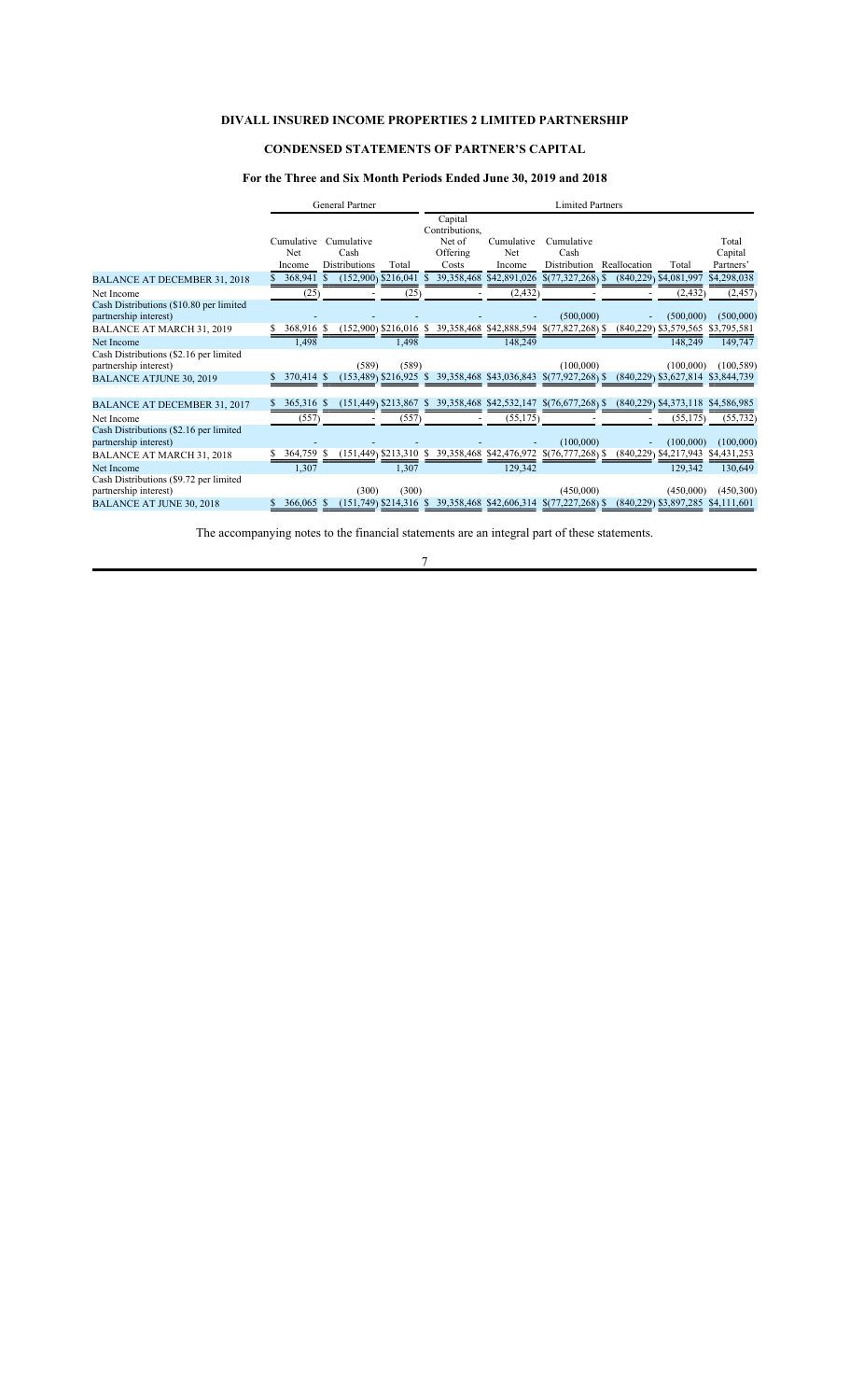## **NOTES TO UNAUDITED CONDENSED FINANCIAL STATEMENTS**

The condensed statements included herein have been prepared by the registrant, without audit, pursuant to the rules and regulations of the Securities and Exchange Commission, and reflect all adjustments which are, in the opinion of management, necessary to a fair statement of the results of operations for the interim period, on a basis consistent with the annual audited statements. The adjustments made to these condensed statements consist only of normal recurring adjustments. Certain information, accounting policies, and footnote disclosures normally included in financial statements prepared in accordance with United States Generally Accepted Accounting Principles (US GAAP) have been condensed or omitted pursuant to such rules and regulations, although the registrant believes that the disclosures are adequate to make the information presented not misleading. It is suggested that these condensed financial statements be read in conjunction with the financial statements and the summary of significant accounting policies and notes thereto included in the registrant's latest annual report on Form 10-K.

The condensed balance sheet as of December 31, 2018 contained herein has been derived from the audited financial statements as of December 31, 2018 but does not include all disclosures required by accounting principles generally accepted in the United States of America ("GAAP").

## **1. ORGANIZATION AND SIGNIFICANT ACCOUNTING POLICIES:**

The Partnership was formed on November 20, 1987, pursuant to the Uniform Limited Partnership Act of the State of Wisconsin. The initial capital, contributed during 1987, consisted of \$300, representing aggregate capital contributions of \$200 by the former general partners and \$100 by the initial limited partner. A subsequent offering of limited partnership interests closed on February 22, 1990, with 46,280.3 limited partnership interests having been sold in that offering, resulting in total proceeds to the Partnership, net of underwriting compensation and other offering costs, of \$39,358,468.

The Partnership is currently engaged in the business of owning and operating its investment portfolio of commercial real estate properties (each a "Property", and collectively, the "Properties"). The Properties are leased on a triple net basis primarily to, and operated by, franchisors or franchisees of national, regional, and local retail chains under primarily long-term leases. The lessees are operators of fast food, family style, and casual/theme restaurants. As of June 30, 2019, the Partnership owned ten Properties, which are located in a total of three states.

The Limited Partnership Agreement, as amended from time to time (collectively, the "Partnership Agreement"), stipulates that the Partnership is scheduled to be dissolved on November 30, 2020, or earlier upon the prior occurrence of any of the following events: (a) the disposition of all its Properties; (b) the written determination by the General Partner, that the Partnership's assets may constitute "plan assets" for purposes of ERISA; (c) the agreement of limited partners owning a majority of the outstanding limited partner interests to dissolve the Partnership; or (d) the dissolution, bankruptcy, death, withdrawal, or incapacity of the last remaining General Partner, unless an additional General Partner is elected by a majority of the limited partners. During the second and third quarters of the nine odd numbered years from 2001 through 2017, consent solicitations were circulated to the Partnership's limited partners which, if approved by the limited partners, would have authorized the General Partner to initiate the potential sale of all of the Properties and the dissolution of the Partnership (each a "Consent"). Limited partners owning a majority of the outstanding limited partnership interests did not vote in favor of any of the Consents. Therefore, the Partnership continues to operate as a going concern.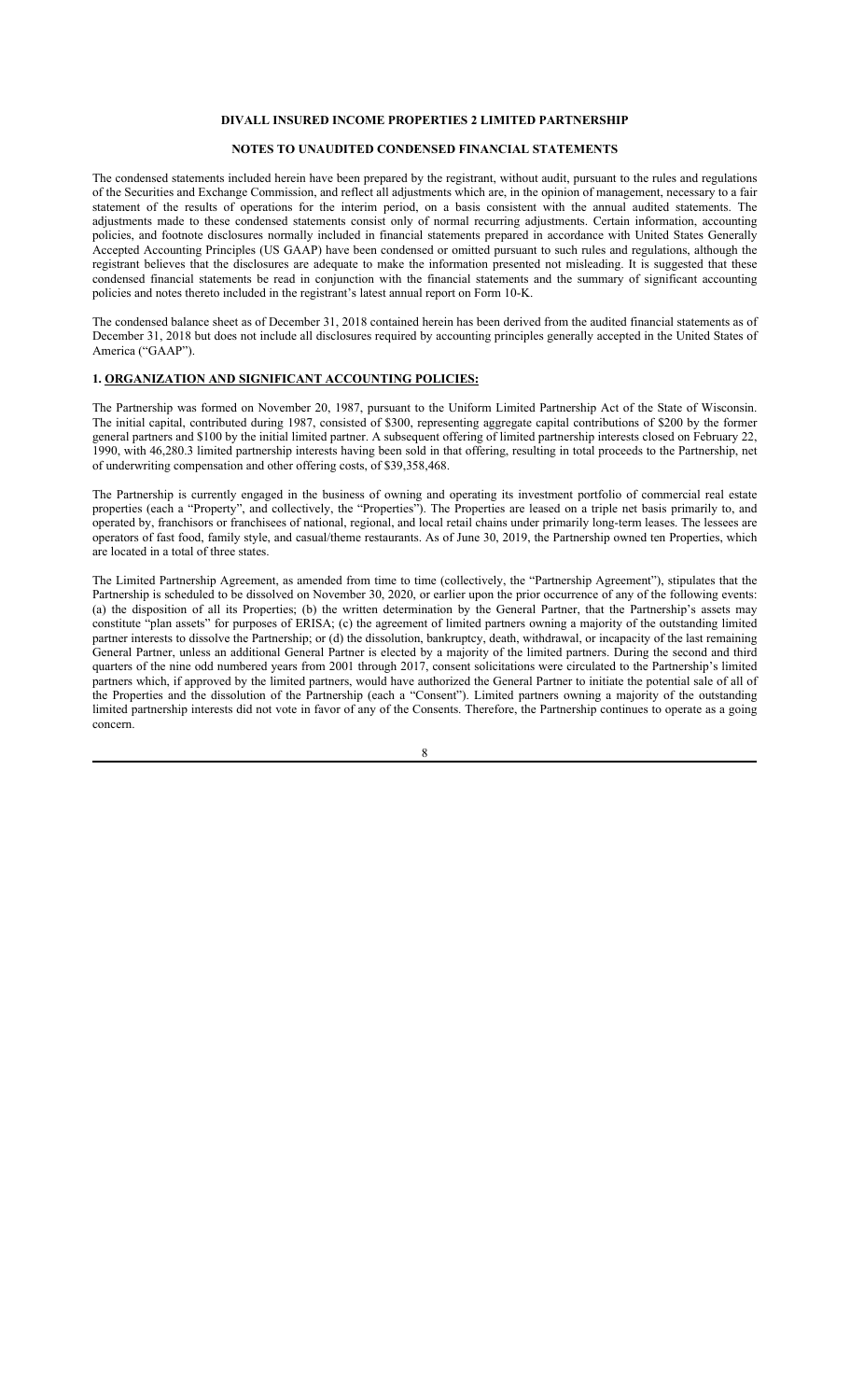## **NOTES TO UNAUDITED CONDENSED FINANCIAL STATEMENTS**

On May 18, 2018, the Partnership concluded a special consent solicitation process in which it solicited affirmative consents from the limited partners to authorize the General Partner to sell all or substantially all of the Partnership's properties, and to subsequently liquidate and dissolve the Partnership upon completion of the sale (collectively, the "Transaction"). The Transaction was approved by written consent of the holders of a majority of the outstanding limited partnership interests. On July 24, 2018, the Partnership mailed to interested parties a confidentiality agreement and a letter that included procedures, terms and conditions (the "Procedures") for a sealed bid sale for the potential sale of the Properties. Under the Procedures communicated to all prospective bidders, the deadline for submitting bids complying with the Procedures was September 28, 2018 (the "Bid Deadline").

On October 2, 2018, the General Partner determined that no bid response received by the Bid Deadline satisfied the terms and conditions of the Procedures. Accordingly, the General Partner determined it was in the best interests of the Partnership to suspend its efforts with respect to consummating the Transaction, and the sealed bid process was terminated due to failure to receive a compliant bid.

#### *Significant Accounting Policies*

Rental revenue from the Properties is recognized on a straight-line basis over the term of the respective lease. Percentage rents are only accrued when the tenant has reached the sales breakpoint stipulated in the lease.

Rents and other receivables are comprised of billed but uncollected amounts due for monthly rents and other charges and amounts due for scheduled rent increases for which rentals have been earned and will be collected in the future under the terms of the leases. Receivables are recorded at management's estimate of the amounts that will be collected.

In August 2018, the SEC adopted the final rule under SEC Release No. 33-10532, Disclosure Update and Simplification, amending certain disclosure requirements that were redundant, duplicative, overlapping, outdated or superseded. In addition, the amendments expanded the disclosure requirements for the analysis of partners' capital for interim financial statements. Under the amendments, an analysis of changes in each caption of partners' capital presented in the balance sheet must be provided in a note or separate statement. The analysis should present a reconciliation of the beginning balance to the ending balance of each period for which a statement of comprehensive income is required to be filed. The Partnership's first presentation of year-to- date quarterly changes in partners' capital was included in its Form 10-Q for the quarter ended March 31, 2019.

In February 2016, the Financial Accounting Standards Board (FASB) issued Accounting Standards Update (ASU) 2016-02, which provides guidance for accounting for leases. The new guidance requires companies to recognize the assets and liabilities for the rights and obligations created by leased assets, initially measured at the present value of the lease payments. The accounting guidance for lessors is largely unchanged. The ASU is effective for annual and interim periods beginning after December 15, 2018. It is to be adopted using a modified retrospective approach. The Partnership has adopted the accounting pronouncement effective January 1, 2019 and the adoption of the standard did not have a material impact on the Partnership's financial statements.

Based on an analysis of specific accounts and historical experience, as of June 30, 2019, and December 31, 2018, there was \$0 recorded as allowance for doubtful accounts.

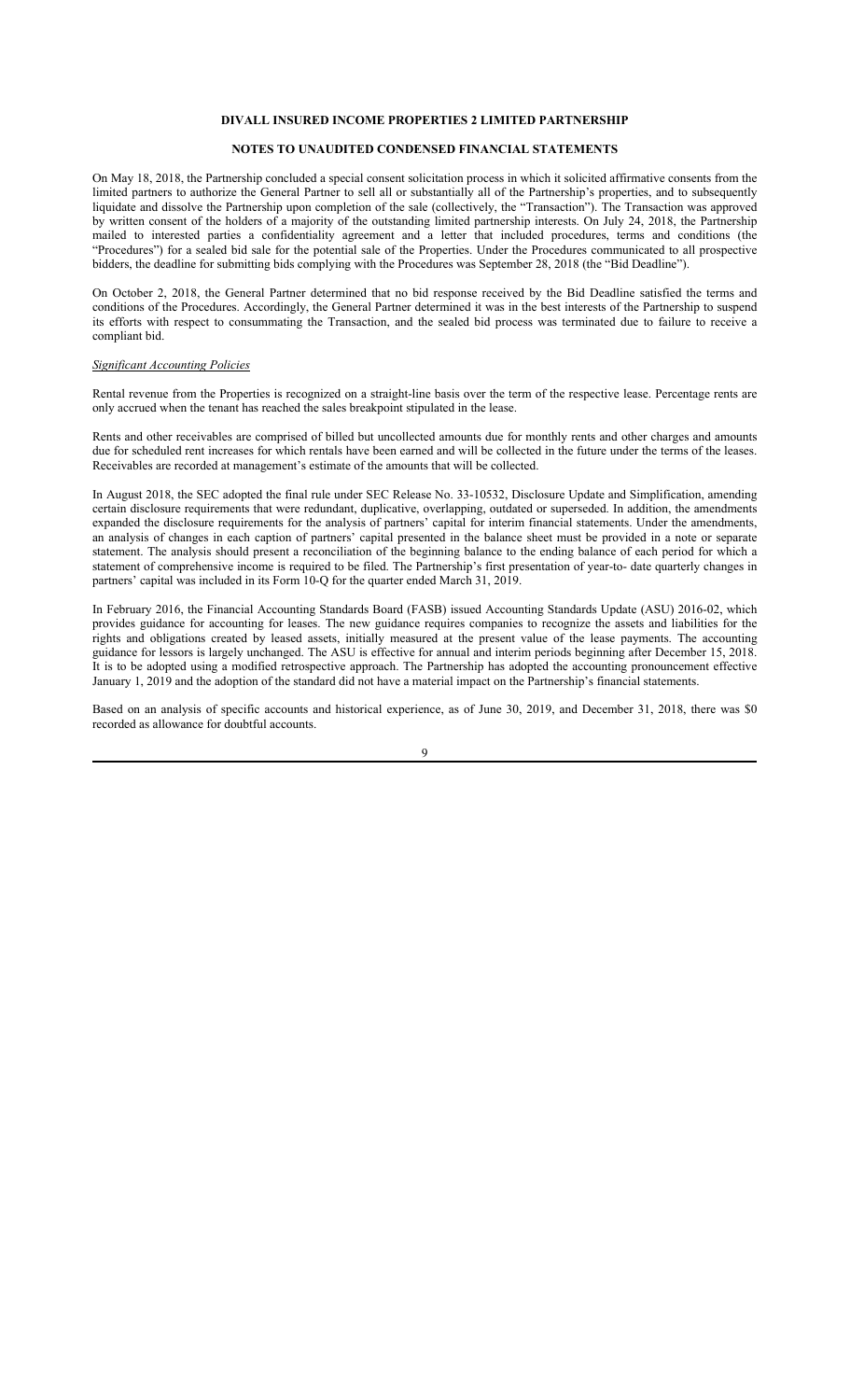## **NOTES TO UNAUDITED CONDENSED FINANCIAL STATEMENTS**

The Partnership considers its operations to be in only one segment, the operation of a portfolio of commercial real estate leased on a triple net basis, and therefore no segment disclosure is made.

Depreciation of the Properties are provided on a straight-line basis over the estimated useful lives of the buildings and improvements.

Deferred charges represent leasing commissions paid when the Properties are leased and upon the negotiated extension of a lease. Leasing commissions are capitalized and amortized over the term of the lease. As of June 30, 2019, and December 31, 2018, accumulated amortization amounted to \$61,446 and \$48,821, respectively.

Deferred tenant award proceeds escrow represents the portion of the award proceeds from the County of Charleston's partial taking of a portion of the Mt. Pleasant, South Carolina Property that are being paid to the tenant ratably over 99 months beginning August 1, 2013.

The Partnership generally maintains cash in federally insured accounts which, at times, may exceed federally insured limits. The Partnership has not experienced any losses in such accounts and does not believe it is exposed to any significant credit risk.

Financial instruments that potentially subject the Partnership to significant concentrations of credit risk consist primarily of cash investments and leases. Additionally, as of June 30, 2019, eight of the Partnership's 10 Properties are leased to three significant tenants, Wendgusta, LLC ("Wendgusta"), Wendcharles I, LLC ("Wendcharles I") and Wendcharles II, LLC ("Wendcharles II"), all three of whom are Wendy's restaurant franchisees. The property leases for the three tenants comprised approximately 56%, 18% and 9%, respectively, of the total operating base rents reflected as of June 30, 2019.

The preparation of financial statements in conformity with GAAP requires management to make estimates and assumptions that affect the reported amounts of assets and liabilities (and disclosure of contingent assets and liabilities) at the date of the financial statements and the reported amounts of revenues and expenses during the reporting period. Actual results could differ from those estimates.

Assets disposed of or deemed to be classified as held for sale require the reclassification of current and previous years' operations to discontinued operations in accordance with GAAP applicable to "Accounting for the Impairment or Disposal of Long Lived Assets". As such, prior year operating results for those properties considered as held for sale or properties no longer considered for sale have been reclassified to conform to the current year presentation without affecting total income. When properties are considered held for sale, depreciation of the properties is discontinued, and the properties are valued at the lower of the depreciated cost or fair value, less costs to dispose. If circumstances arise that were previously considered unlikely, and, as a result, the property previously classified as held for sale is no longer to be sold, the property is reclassified as held and used. Such property is measured at the lower of its carrying amount (adjusted for any depreciation and amortization expense that would have been recognized had the property been continuously classified as held and used) or fair value at the date of the subsequent decision not to sell.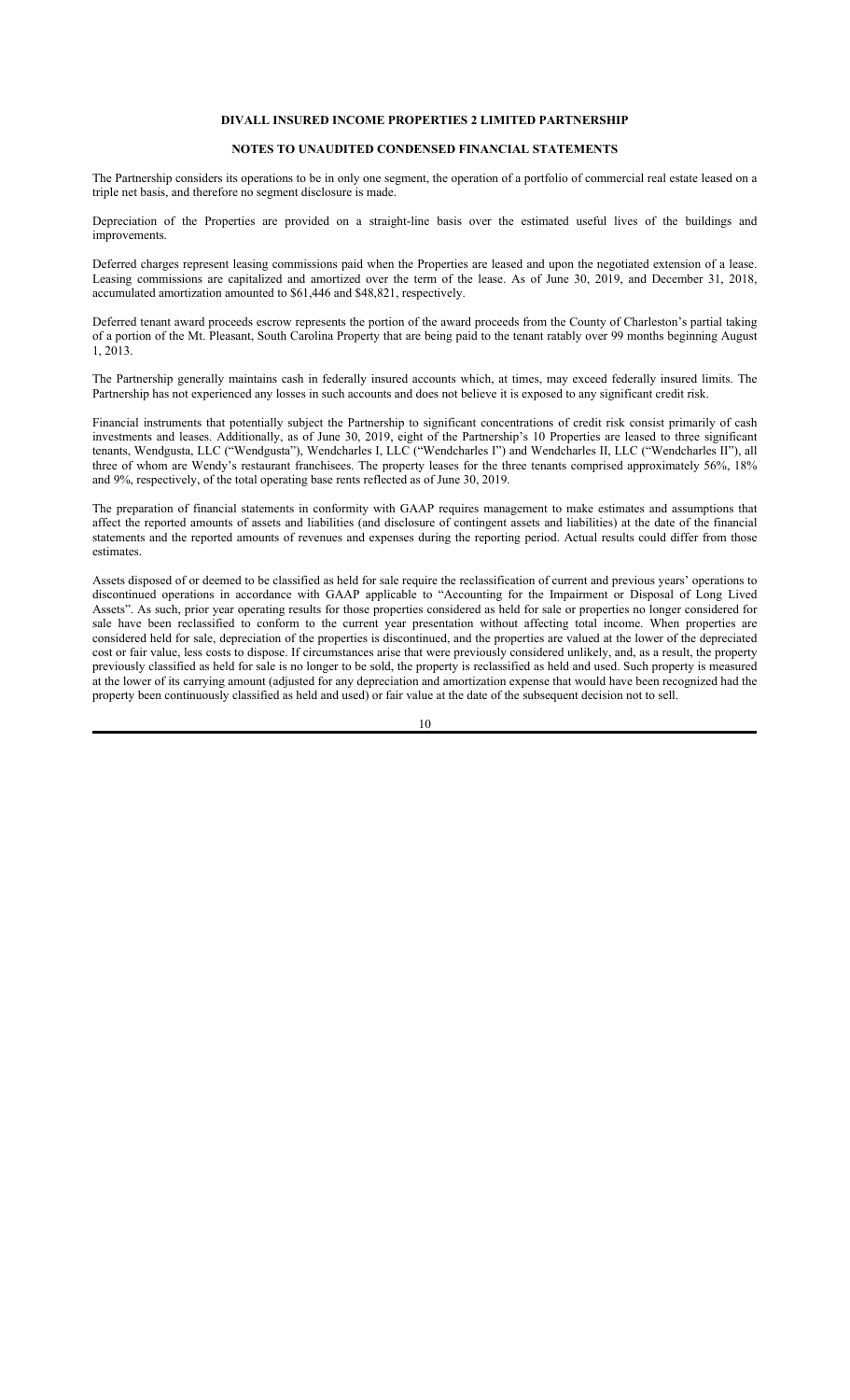# **NOTES TO UNAUDITED CONDENSED FINANCIAL STATEMENTS**

Assets are classified as held for sale, generally, when all criteria within GAAP applicable to "Accounting for the Impairment or Disposal of Long Lived Assets" have been met.

The Partnership periodically reviews its long-lived assets, primarily real estate, for impairment whenever events or changes in circumstances indicate that the carrying amount of such assets may not be recoverable. The Partnership's review involves comparing current and future operating performance of the assets, the most significant of which is undiscounted operating cash flows, to the carrying value of the assets. Based on this analysis, a provision for possible loss is recognized, if any. There were no adjustments to carrying values as of and for the three and six month periods ended June 30, 2019 and 2018.

The Financial Accounting Standards Board ("FASB") guidance on "Fair Value Measurements and Disclosure" defines fair value, establishes a framework for measuring fair value and enhances disclosures about fair value measures required under other accounting pronouncements, but does not change existing guidance as to whether or not an instrument is carried at fair value. See Note 9 for further disclosure.

GAAP applicable to disclosure about fair value of financial instruments requires entities to disclose the fair value of all financial assets and liabilities for which it is practicable to estimate. Fair value is defined as the amount at which the instrument could be exchanged in a current transaction between willing parties, other than in a forced or liquidation sale. The General Partner believes that the carrying value of the Partnership's assets (exclusive of the Properties) and liabilities approximate fair value due to the relatively short maturity of these instruments.

No provision for federal income taxes has been made, as any liability for such taxes would be that of the individual partners rather than of the Partnership.

The Partnership is not subject to federal income tax because its income and losses are includable in the tax returns of its partners but may be subject to certain state taxes. FASB has provided guidance for how uncertain tax positions should be recognized, measured, disclosed and presented in the financial statements. This requires the evaluation of tax positions taken or expected to be taken in the course of preparing the entity's tax returns to determine whether the tax positions are more-likely-than-not of being sustained when challenged or when examined by the applicable taxing authority. Management has determined that there were no material uncertain income tax positions. Tax returns filed by the Partnership generally are subject to examination by U.S. and state taxing authorities for the years ended after December 31, 2015.

## **2. INVESTMENT PROPERTIES AND PROPERTIES HELD FOR SALE:**

The total cost of the Properties includes the original purchase price plus acquisition fees and other capitalized costs paid to an affiliate of the former general partners of the Partnership.

As of June 30, 2019, the Partnership owned 10 Properties, nine of which contained fully constructed fast-food/casual dining restaurant facilities. The following are operated by tenants at the aforementioned nine Properties: eight separate Wendy's restaurants, and an Applebee's restaurant. The tenant for the Property operated as an Applebee's restaurant has been in Chapter 11 bankruptcy since May 2018 and, in January 2019, this tenant filed with the court to continue with the Partnership's lease without modification. As of September 30, 2018, the Martinez, GA Property was leased by Brakes4Less of Columbia, Inc. Per the terms of the First Amendment to the Brakes4Less lease dated January 15, 2019, the first 12 months' rent was abated. The 10 Properties are located in a total of three states.

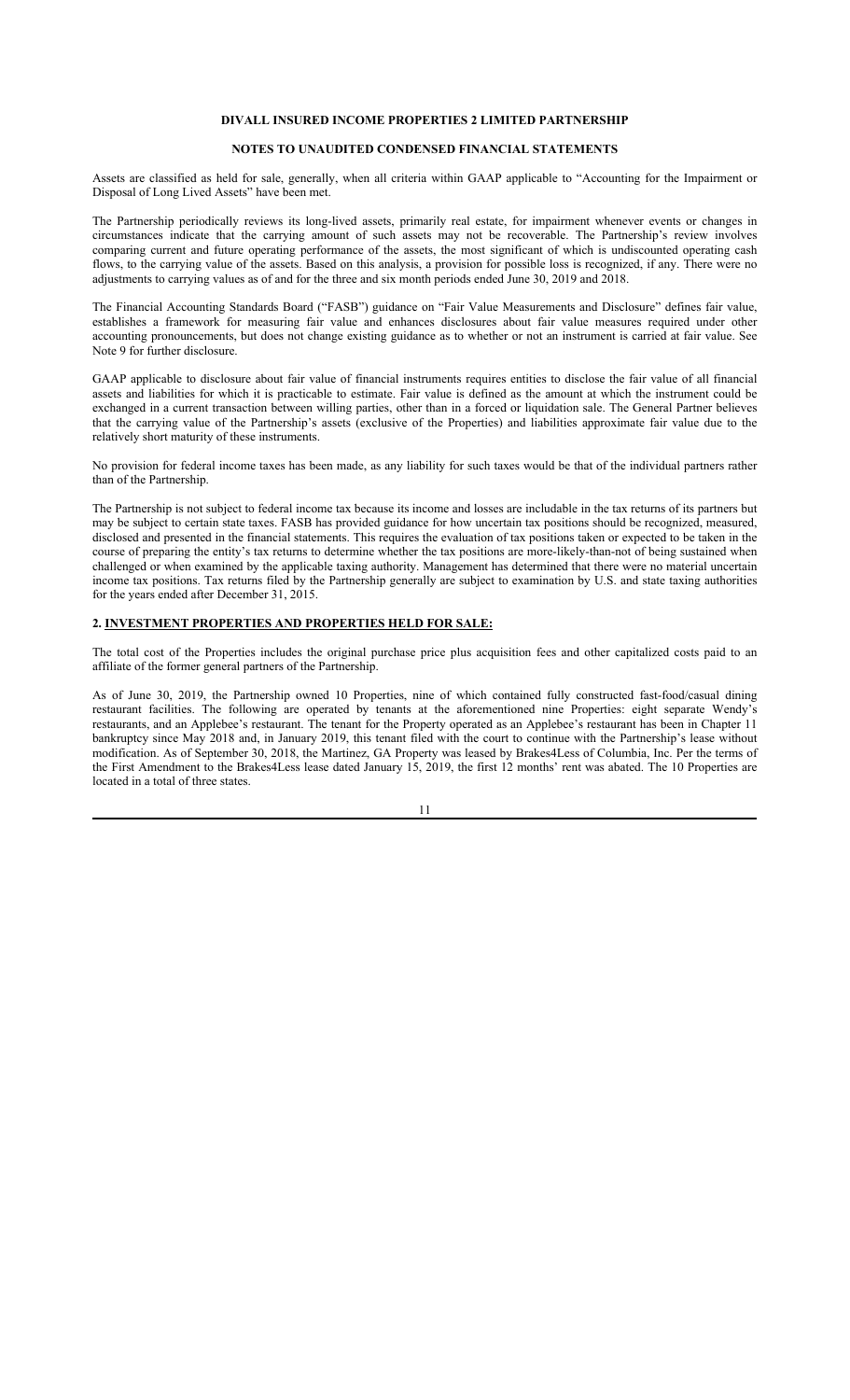## **NOTES TO UNAUDITED CONDENSED FINANCIAL STATEMENTS**

## **3. PARTNERSHIP AGREEMENT:**

The Partnership Agreement was amended, effective as of November 9, 2009, to extend the term of the Partnership to November 30, 2020, or until dissolution prior thereto pursuant to the consent of limited partners owning a majority of the outstanding limited partnership interests.

Under the terms of the Partnership Agreement, as amended, net profits or losses from operations are allocated 99% to the limited partners and 1% to the current General Partner. The November 9, 2009 amendment also provided for distributions from Net Cash Receipts, as defined, to be made 99% to limited partners and 1% to The Provo Group, Inc. ("TPG", or the "General Partner"), the current General Partner, provided that quarterly distributions are cumulative and are not to be made to the current General Partner unless and until each limited partner has received a distribution from Net Cash Receipts in an amount equal to 10% per annum, cumulative simple return on his, her or its Adjusted Original Capital, as defined, from the Return Calculation Date, as defined, except to the extent needed by the General Partner to pay its federal and state income taxes on the income allocated to it attributable to such year.

The provisions regarding distribution of Net Proceeds, as defined, provide that Net Proceeds are to be distributed as follows: (a) to the limited partners, an amount equal to 100% of their Adjusted Original Capital; (b) then, to the limited partners, an amount necessary to provide each limited partner a liquidation preference equal to a 13.5% per annum, cumulative simple return on Adjusted Original Capital from the Return Calculation Date including in

the calculation of such return on all prior distributions of Net Cash Receipts and any prior distributions of Net Proceeds under this clause, except to the extent needed by the General Partner to pay its federal and state income tax on the income allocated to it attributable to such year; and (c) then, to limited partners, 99%, and to the General Partner, 1%, of remaining Net Proceeds available for distribution.

## **4. LEASES:**

Original lease terms for the Properties were generally five to twenty years from their inception. The leases generally provide for minimum rents and additional rents based upon percentages of gross sales in excess of specified breakpoints. The lessee is responsible for occupancy costs such as maintenance, insurance, real estate taxes, and utilities. Accordingly, these amounts are not reflected in the statements of income except in circumstances where, in management's opinion, the Partnership will be required to pay such costs to preserve its assets (i.e., payment of past-due real estate taxes). Management has determined that the leases are properly classified as operating leases; therefore, rental income is reported when earned on a straight-line basis and the cost of the property, excluding the cost of the land, is depreciated over its estimated useful life.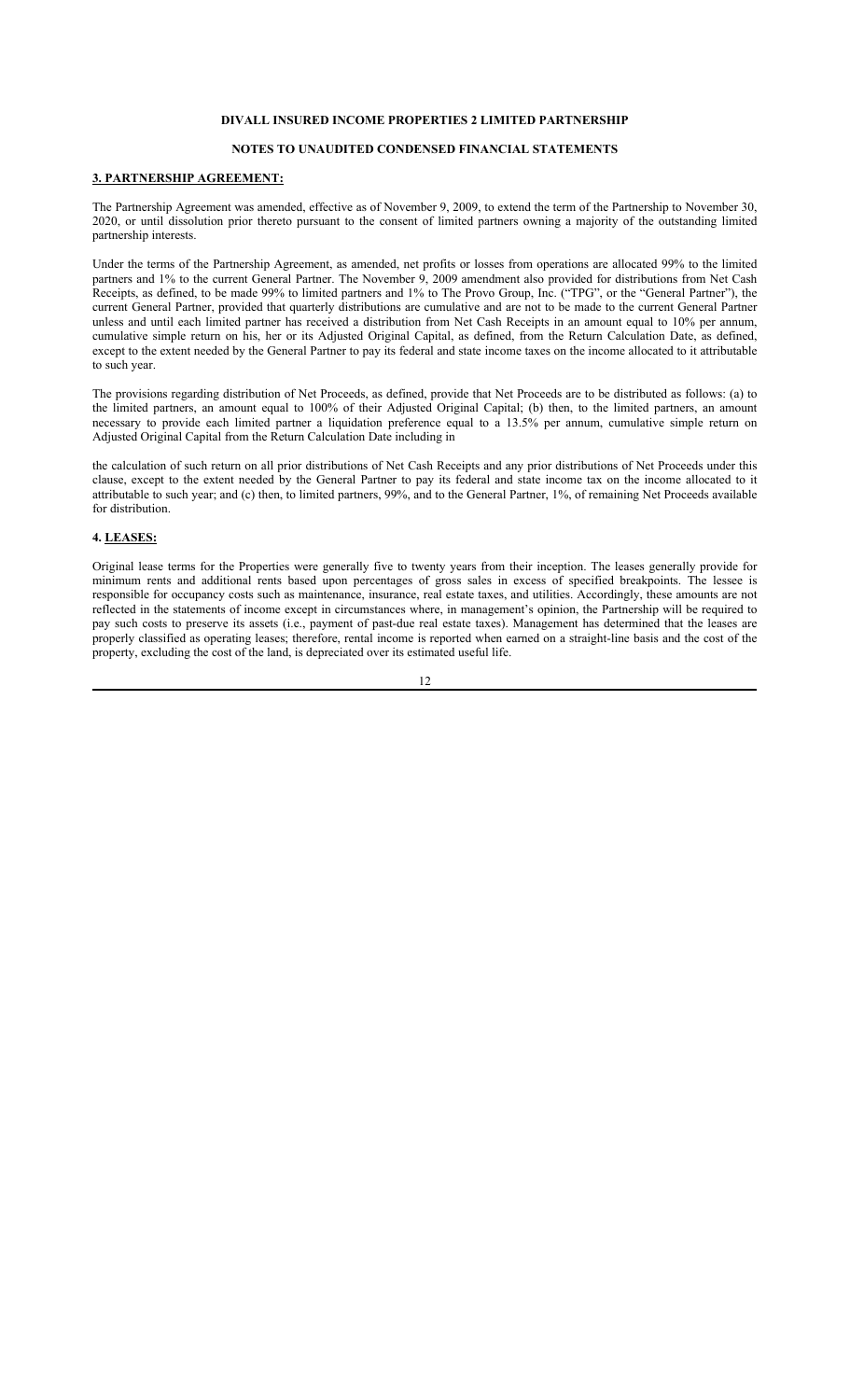## **NOTES TO UNAUDITED CONDENSED FINANCIAL STATEMENTS**

As of June 30, 2019, the aggregate minimum operating lease payments (including the aggregate total of the first two quarters of 2019 collected revenues of \$410,190) to be received under the current operating leases for the Properties are as follows:

|                          |            | 7,138,341 |
|--------------------------|------------|-----------|
|                          | Thereafter | 2,878,775 |
|                          | 2023       | 882,345   |
|                          | 2022       | 881,130   |
|                          | 2021       | 861,725   |
|                          | 2020       | 835,933   |
|                          | 2019 \$    | 798,433   |
| Year ending December 31, |            |           |

At June 30, 2019 and December 31, 2018, rents and other receivables included \$108,144 and \$533,344, respectively, of unbilled percentage rents. As of June 30, 2019, all of the 2018 percentage rents had been billed and collected.

## **5. TRANSACTIONS WITH GENERAL PARTNER AND ITS AFFILIATES:**

Pursuant to the terms of the Permanent Manager Agreement ("PMA") executed in 1993 and renewed for an additional two-year term as of January 1, 2019, the General Partner receives a base fee (the "Base Fee") for managing the Partnership equal to four percent of gross receipts, subject initially to a minimum annual Base Fee. The PMA also provides that the Partnership is responsible for reimbursement of the General Partner for office rent and related office overhead ("Expenses") up to an initial annual maximum of \$13,250. Both the Base Fee and Expenses reimbursement are subject to annual Consumer Price Index based adjustments. Effective March 1, 2019, the minimum annual Base Fee and the maximum Expenses reimbursement increased by 2.44% from the prior year, which represents the allowable annual Consumer Price Index adjustment per the PMA. Therefore, as of March 1, 2019, the minimum annual Base Fee paid by the Partnership was raised to \$283,176 and the maximum annual Expenses reimbursement was increased to \$22,848.

For purposes of computing the four percent overall fee paid to the General Partner, gross receipts include amounts recovered in connection with the misappropriation of assets by the former general partners and their affiliates. The fee received by the General Partner from the Partnership on any amounts recovered reduce the four percent minimum fee by that same amount.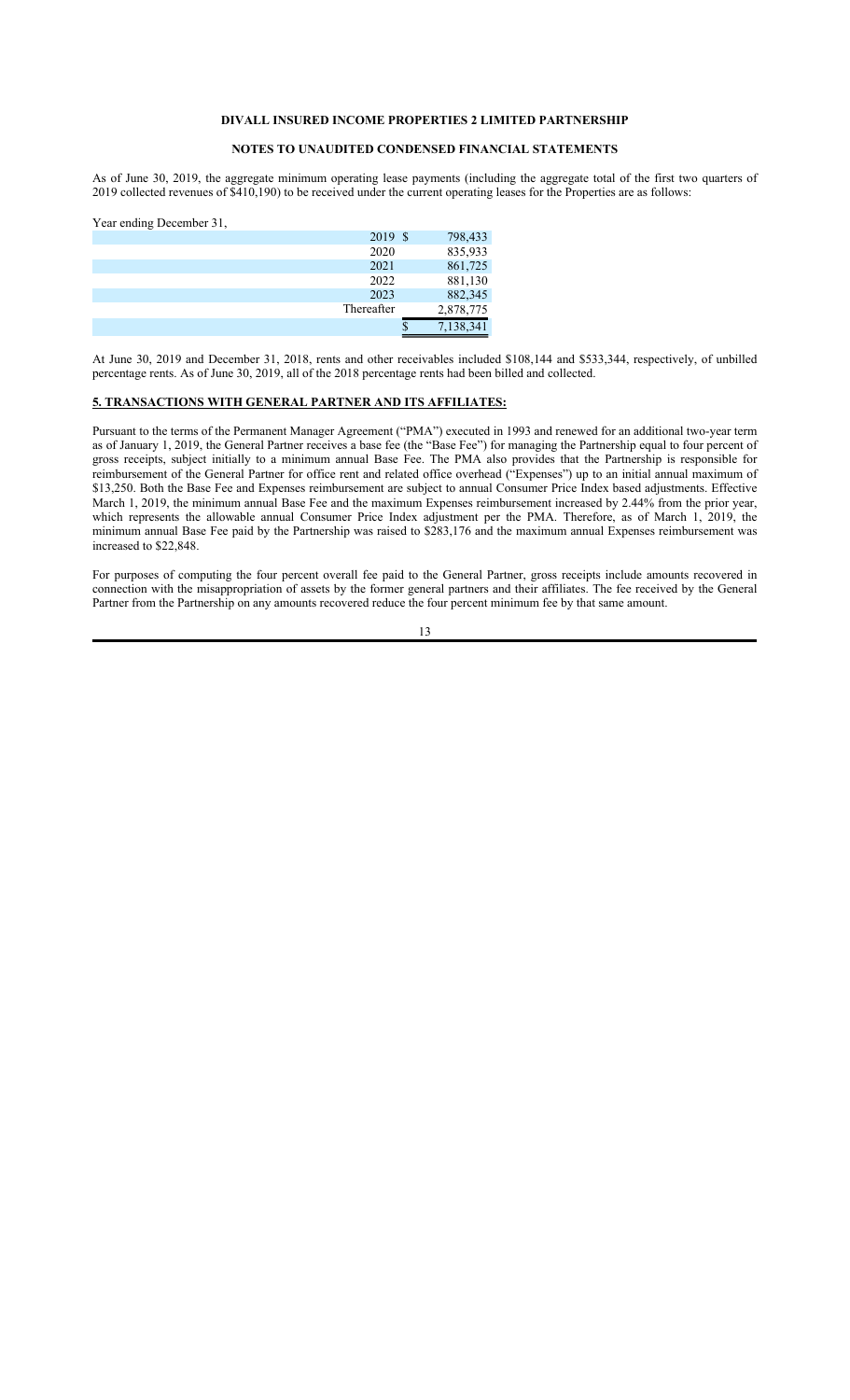# **NOTES TO UNAUDITED CONDENSED FINANCIAL STATEMENTS**

Amounts paid and/or accrued to the General Partner and its affiliates for the three and six month periods ended June 30, 2019 and 2018 are as follows:

|                                 | Incurred for<br>Incurred for<br>the<br>the<br>Three Months<br>Three Months<br>Ended<br>Ended<br>June 30, 2019<br>June 30, 2018<br>(unaudited)<br>(unaudited) |    | Incurred for the<br>Six Months<br>Ended<br>June 30, 2019 |    | (unaudited) | Incurred for the<br>Six Months<br>Ended<br>June 30, 2018<br>(unaudited) |         |
|---------------------------------|--------------------------------------------------------------------------------------------------------------------------------------------------------------|----|----------------------------------------------------------|----|-------------|-------------------------------------------------------------------------|---------|
| General Partner                 |                                                                                                                                                              |    |                                                          |    |             |                                                                         |         |
| Management fees                 | \$<br>70.794                                                                                                                                                 | \$ | 69.108                                                   | \$ | 140.464     | S                                                                       | 137,256 |
| Overhead allowance              | 5,712                                                                                                                                                        |    | 5,577                                                    |    | 11,334      |                                                                         | 11,076  |
| Leasing commissions             | 6,453                                                                                                                                                        |    |                                                          |    | 12,906      |                                                                         |         |
| Reimbursement for out-of-pocket |                                                                                                                                                              |    |                                                          |    |             |                                                                         |         |
| expenses                        | $\overline{\phantom{a}}$                                                                                                                                     |    |                                                          |    | 2,500       |                                                                         | 2,500   |
| Cash distribution               | 589                                                                                                                                                          |    | 300                                                      |    | 589         |                                                                         | 300     |
|                                 | 83.548                                                                                                                                                       |    | 74,985                                                   | \$ | 167,793     | \$                                                                      | 151,132 |

At June 30, 2019 and December 31, 2018, \$589 and \$998, respectively, was payable to the General Partner.

# **6. TRANSACTIONS WITH OWNERS WITH GREATER THAN TEN PERCENT BENEFICIAL INTERESTS:**

As of June 30, 2019, Jesse Small, an Advisory Board Member, beneficially owned greater than ten percent of the Partnership's outstanding limited partnership interests. Amounts paid to Mr. Small for his services as a member of the Advisory Board for the three and six month periods ended June 30, 2019 and 2019 are as follows:

|                          |             | Three Month<br>Period ended<br>June 30, 2019 |             | Three Month<br>Period ended<br>June 30, 2018 |             | Six Month<br>Period ended<br>June 30, 2019 |             | Six Month<br>Period ended<br>June 30, 2018 |  |
|--------------------------|-------------|----------------------------------------------|-------------|----------------------------------------------|-------------|--------------------------------------------|-------------|--------------------------------------------|--|
|                          | (Unaudited) |                                              | (Unaudited) |                                              | (Unaudited) |                                            | (Unaudited) |                                            |  |
| Advisory Board Fees paid | \$          | 875                                          |             | 875                                          | -S          | 1.750                                      |             | 1.750                                      |  |

At June 30, 2019 and December 31, 2018 there were no outstanding Advisory Board fees accrued and payable to Jesse Small.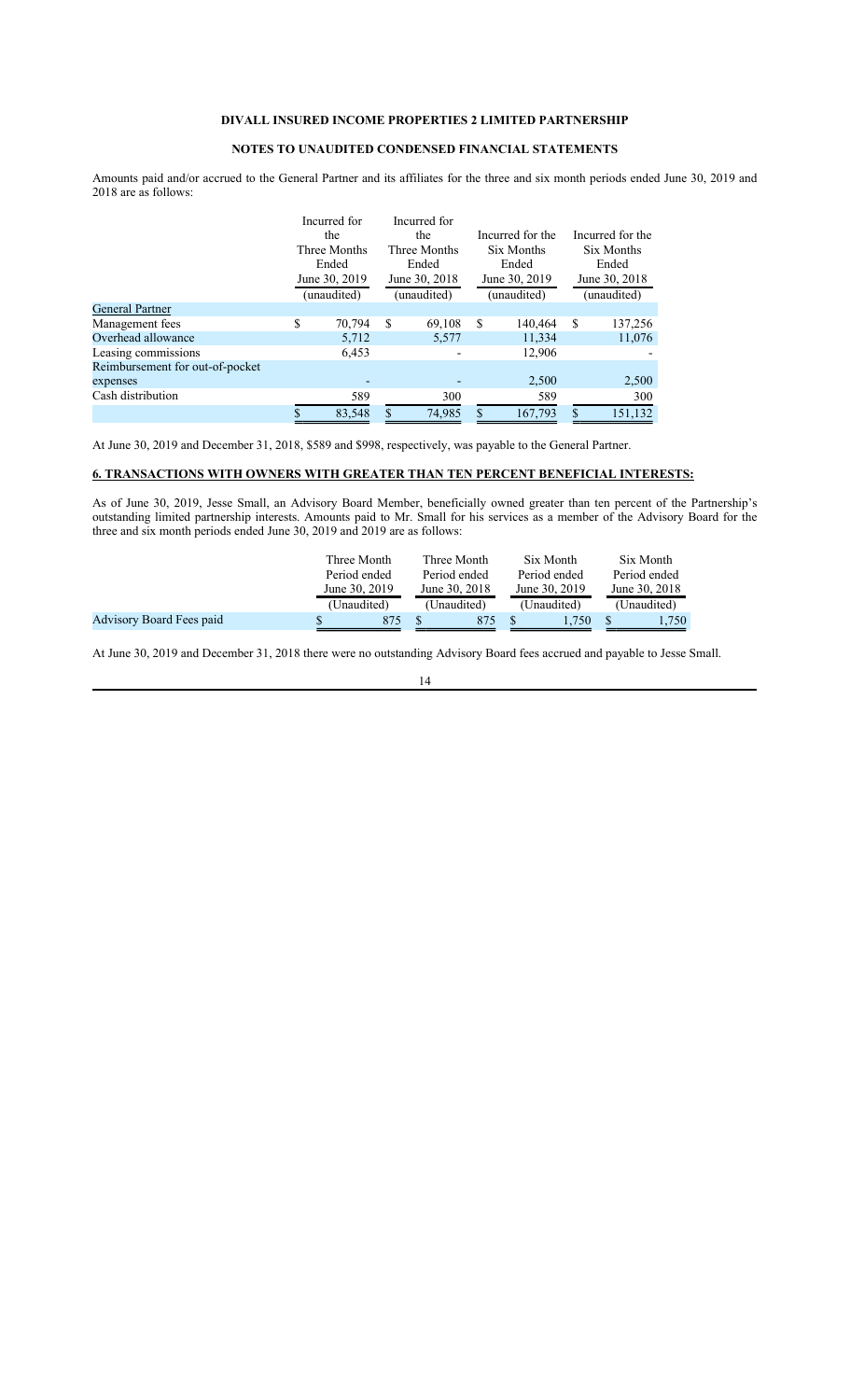## **NOTES TO UNAUDITED CONDENSED FINANCIAL STATEMENTS**

## **7. CONTINGENT LIABILITIES:**

According to the Partnership Agreement, TPG, as General Partner may receive a disposition fee not to exceed three percent of the contract price on the sale of the properties of the Partnership and two affiliated publicly registered limited partnerships, DiVall Insured Income Fund Limited Partnership ("DiVall 1"), which was dissolved December of 1998, and DiVall Income Properties 3 Limited Partnership, which was dissolved in December 2003 ("DiVall 3"), and together with the Partnership and DiVall 1, the "three original partnerships"). In addition, fifty percent of all such disposition fees earned by TPG were to be escrowed until the aggregate amount of recovery of the funds misappropriated from the three original partnerships by the former general partners was greater than \$4,500,000. Upon reaching such recovery level, full disposition fees would thereafter be payable, and fifty percent of the previously escrowed amounts would be paid to TPG. At such time as the recovery exceeded \$6,000,000 in the aggregate, the remaining escrowed disposition fees were to be paid to TPG. If such levels of recovery were not achieved, TPG would contribute the amounts escrowed toward the recovery until the three original partnerships were made whole. In lieu of a disposition fee escrow, fifty percent of all such disposition fees previously discussed were paid directly to a restoration account and then distributed among the three original partnerships; whereby the three original partnerships recorded the recoveries as income. After the recovery level of \$4,500,000 was exceeded, fifty percent of the total disposition fee amount paid to the three original partnerships recovery through the restoration account (in lieu of the disposition fee escrow) was refunded to TPG during March 1996. The remaining fifty percent amount allocated to the Partnership through the restoration account, and which was previously reflected as Partnership recovery income, may be owed to TPG if the \$6,000,000 recovery level is met. As of June 30, 2019, the Partnership may owe TPG \$16,296 if the \$6,000,000 recovery level is achieved. TPG does not expect any future refund, as it is uncertain that such a \$6,000,000 recovery level will be achieved.

#### **8. PMA INDEMNIFICATION TRUST:**

The PMA provides that TPG will be indemnified from any claims or expenses arising out of, or relating to, TPG serving in the capacity of General Partner or as substitute general partner, so long as such claims do not arise from fraudulent or criminal misconduct by TPG. The PMA provides that the Partnership will fund this indemnification obligation by establishing a reserve of up to \$250,000 of Partnership assets which would not be subject to the claims of the Partnership's creditors. An Indemnification Trust (the "Trust") serving such purposes has been established at United Missouri Bank, N.A. The corpus of the Trust has been fully funded with Partnership assets. Funds are invested in U.S. Treasury securities at fair value at level 1. In addition, \$220,060 of earnings has been credited to the Trust as of June 30, 2019. The rights of TPG to the Trust shall be terminated upon the earliest to occur of the following events: (i) the written release by TPG of any and all interest in the Trust; (ii) the expiration of the longest statute of limitations relating to a potential claim which might be brought against TPG and which is subject to indemnification; or (iii) a determination by a court of competent jurisdiction that TPG shall have no liability to any person with respect to a claim which is subject to indemnification under the PMA. At such time as the indemnity provisions expire or the full indemnity is paid, any funds remaining in the Trust will revert back to the general funds of the Partnership.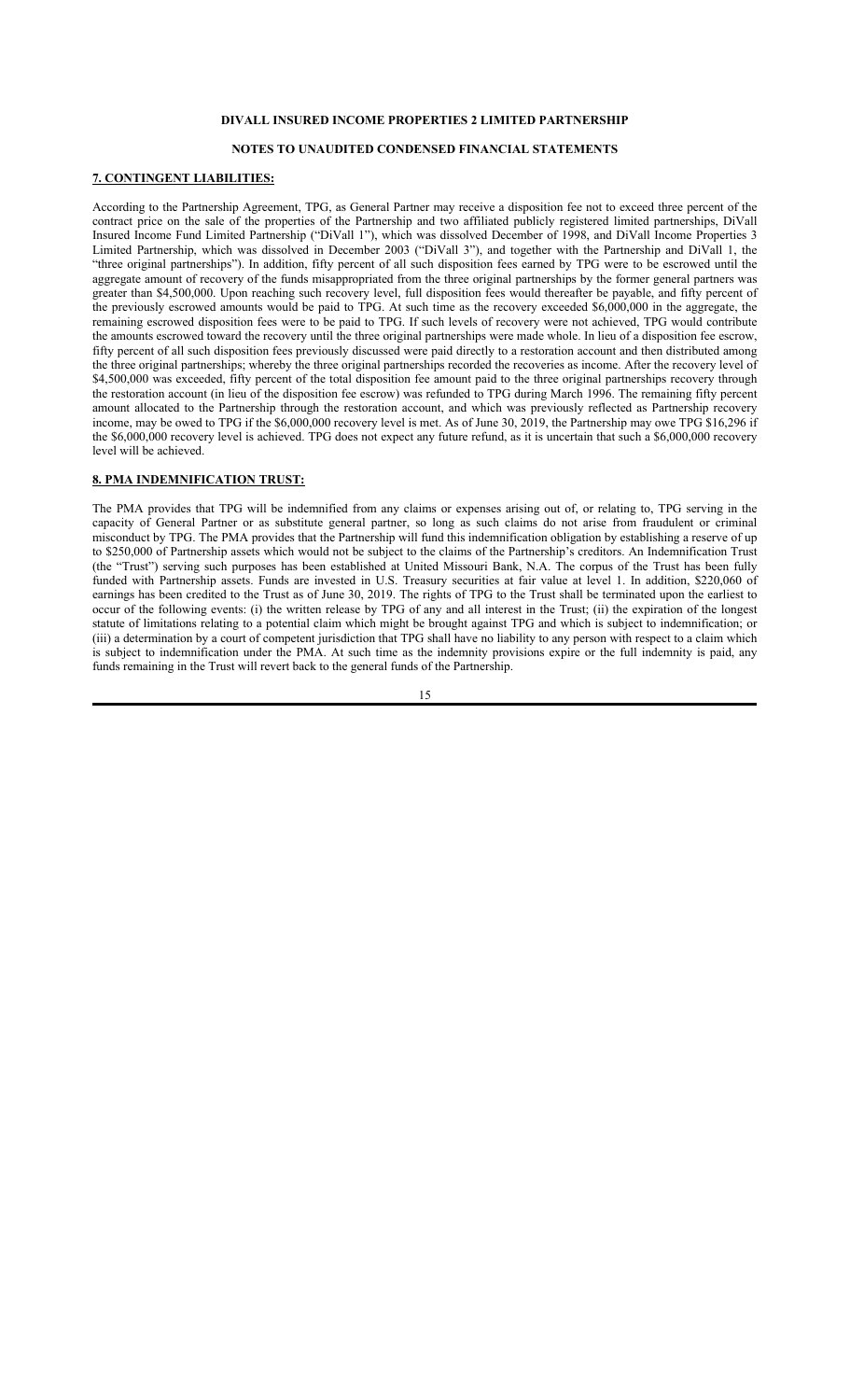## **NOTES TO UNAUDITED CONDENSED FINANCIAL STATEMENTS**

## **9. FAIR VALUE DISCLOSURES:**

The Partnership has determined the fair value based on hierarchy that gives the highest priority to quoted prices in active markets for identical assets and liabilities (Level 1) and the lowest priority to unobservable inputs (Level 3). Inputs are broadly defined as assumptions market participants would use in pricing an asset or liability. The three levels of the fair value hierarchy under the accounting principle are described below:

- Level 1. Quoted prices in active markets for identical assets or liabilities.
- Level 2. Quoted prices for similar investments in active markets, quoted prices for identical or similar investments in markets that are not active, and inputs other than quoted prices that are observable for the investment.
- Level 3. Unobservable inputs for which there is little, if any, market activity for the investment. The inputs into the determination of fair value are based upon the best information in the circumstances and may require significant management judgment or estimation and the use of discounted cash flow models to value the investment.

The fair value hierarchy is based on the lowest level of input that is significant to the fair value measurements. The Partnership's assessment of the significance of a particular input to the fair value measurement in its entirety requires judgment, and considers factors specific to the investment.

The Partnership assesses the levels of the investments at each measurement date, and transfers between levels are recognized on the actual date of the event or change in circumstances that caused the transfer in accordance with the Partnership's accounting policy regarding the recognition of transfers between levels of the fair value hierarchy. For the six-month periods ended June 30, 2019 and for the year ended December 31, 2018, there were no such transfers.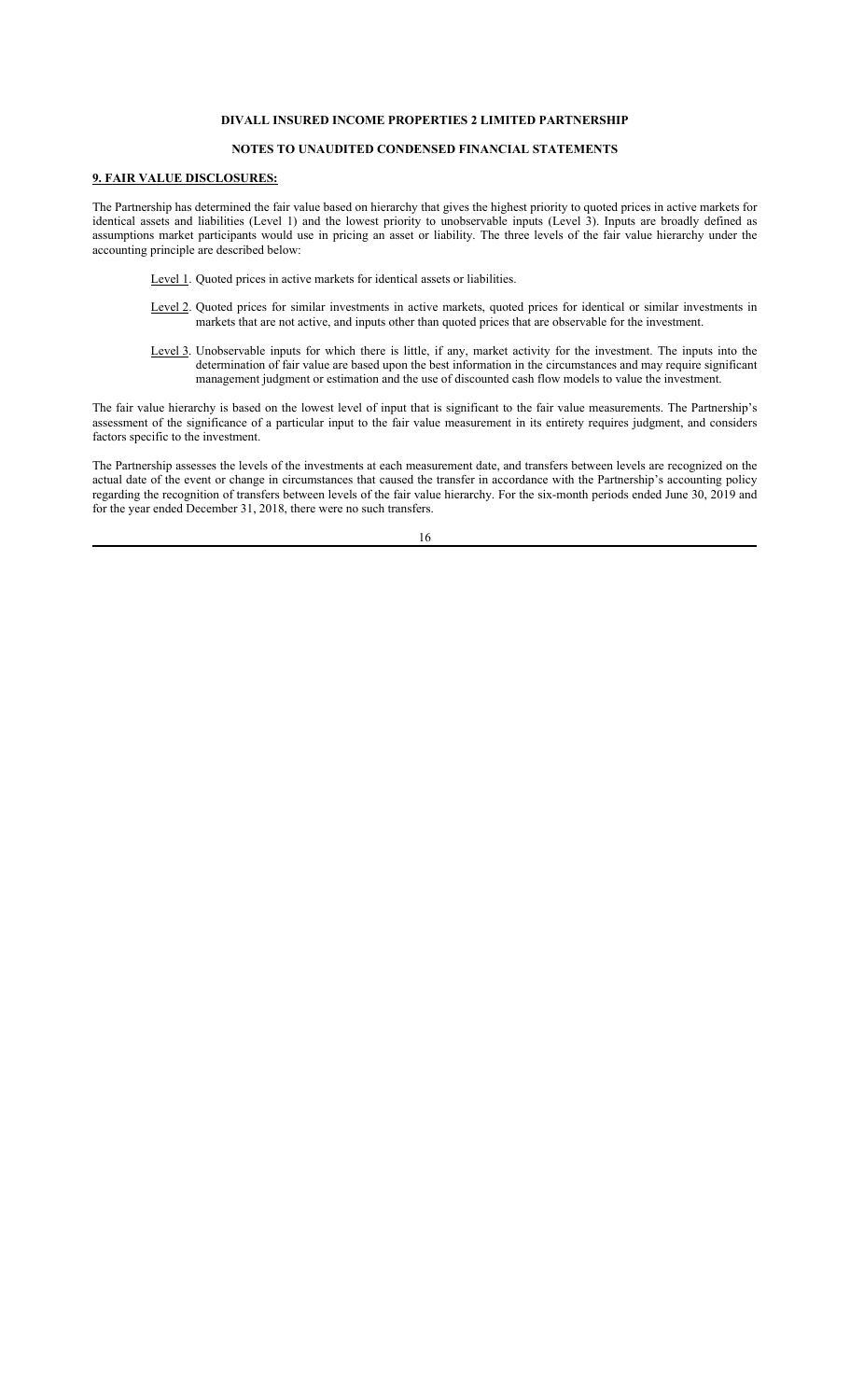## **Item 2. Management's Discussion and Analysis of Financial Condition and Results of Operations**

## **CAUTIONARY STATEMENT**

This Quarterly Report on Form 10-Q contains forward-looking statements within the meaning of Section 27A of the Securities Act of 1933, as amended, and Section 21E of the Securities Exchange Act of 1934, as amended (the "Exchange Act"). These forwardlooking statements are not historical facts but are the intent, belief or current expectations of management of DiVall Insured Income Properties 2 Limited Partnership (the "Partnership") based on its knowledge and understanding of the business and industry. Words such as "may," "anticipates," "expects," "intends," "plans," "believes," "seeks," "estimates," "would," "could," "should" and variations of these words and similar expressions are intended to identify forward-looking statements. Although we believe that the expectations reflected in these forward-looking statements are reasonable, we can give no assurance that these expectations will prove to have been correct. These statements are not guarantees of future performance and are subject to risks, uncertainties and other factors, some of which are beyond our control, are difficult to predict and could cause actual results to differ materially from those expressed or forecasted in the forward-looking statements.

Examples of forward-looking statements include, but are not limited to, statements we make regarding:

- our expectations regarding financial condition or results of operations in future periods;
- our future sources of, and needs for, liquidity and capital resources;
- our expectations regarding economic and business conditions;
- our business strategies;
- our decisions and policies with respect to the potential retention or disposition of one or more Properties;
- our ability to find a suitable purchaser for any marketed Properties;
- our ability to agree on an acceptable purchase price or contract terms;
- our ability to collect rents on our leases;
- our ability to maintain relationships with our tenants, and when necessary identify new tenants;
- future capital expenditures; and
- other risks and uncertainties described from time to time in our filings with the Securities and Exchange Commission (the "SEC").

Forward-looking statements that were true at the time made may ultimately prove to be incorrect or false. The Partnership cautions readers not to place undue reliance on forward-looking statements, which reflect management's view only as of the date of this Form 10-Q. All subsequent written and oral forward-looking statements attributable to the Partnership, or persons acting on the Partnership's behalf, are expressly qualified in their entirety by this cautionary statement. Management undertakes no obligation to update or revise forward-looking statements to reflect changed assumptions, the occurrence of unanticipated events or changes to future operating results. Factors that could cause actual results to differ materially from any forward-looking statements made in this Form 10-Q include, without limitation, the inability to find a suitable purchaser for the Properties, the inability to agree on an acceptable purchase price or contract terms, a decrease in the financial performance of the Properties, the inability to realize value for limited partners upon disposition of the Partnership's assets, changes in general economic conditions, changes in real estate conditions, including without limitation, decreases in valuations of real properties, increases in property taxes, lease-up risks, ability of tenants to fulfill their obligations to the Partnership under existing leases, sales levels of tenants whose leases include a percentage rent component, adverse changes to the restaurant market, entrance of competitors to the Partnership's lessees in markets in which the Partnership's investment portfolio of commercial real estate properties (collectively, the "Properties") are located, the potential need to fund tenant improvements or other capital expenditures out of operating cash flows, and such other factors as discussed in our Annual Report on Form 10-K for the year end December 31, 2018, and other reports we file with the SEC.

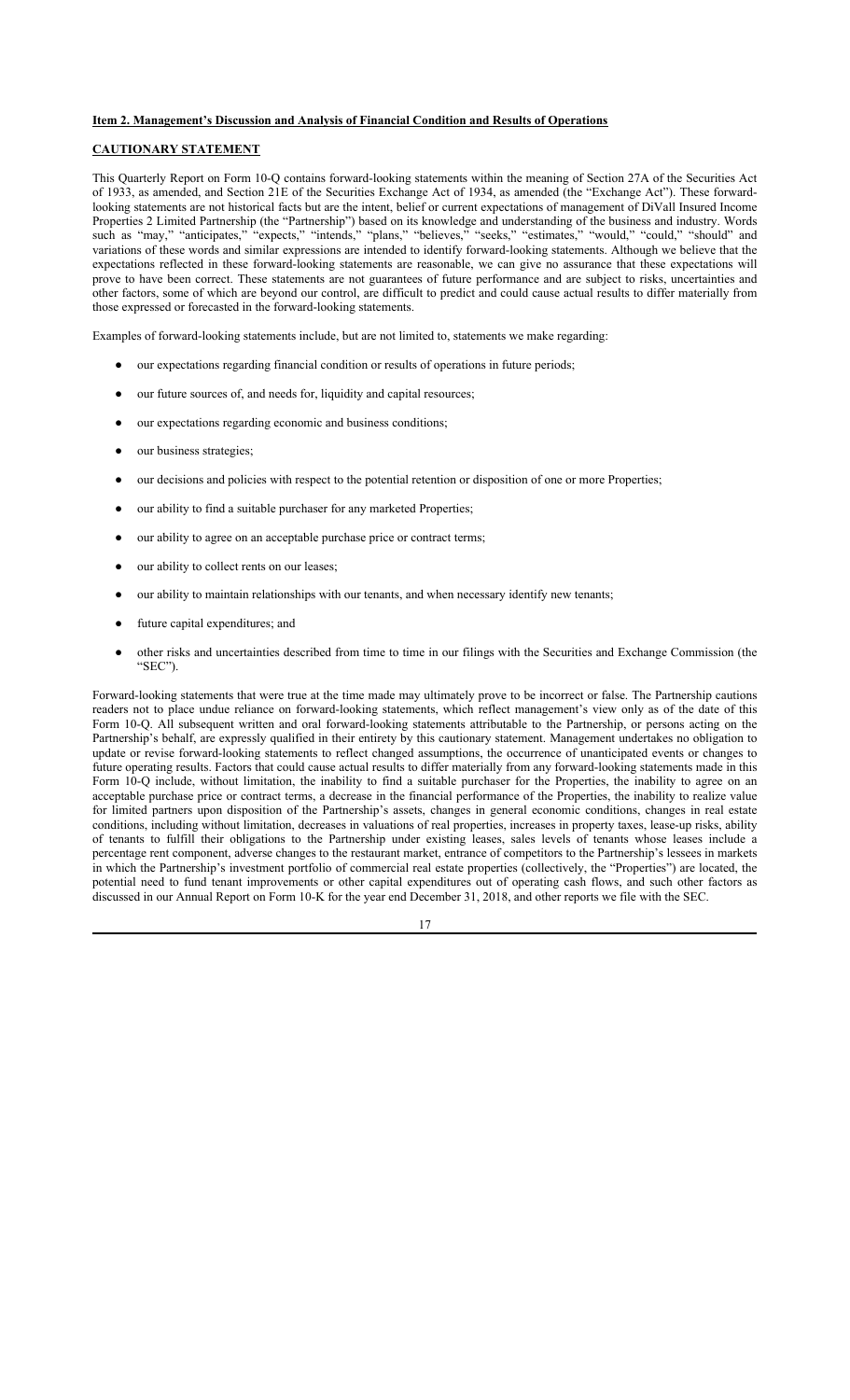#### **Critical Accounting Policies and Estimates**

Management's discussion and analysis of financial condition and results of operations are based upon our financial statements, which have been prepared in accordance with accounting principles generally accepted in the United States of America ("GAAP"). The preparation of these financial statements requires our management to make estimates and assumptions that affect the reported amounts of assets, liabilities, revenues and expenses, and related disclosure of contingent assets and liabilities. On a regular basis, we evaluate these estimates, including investment impairment. These estimates are based on management's historical industry experience and on various other assumptions that are believed to be reasonable under the circumstances. Actual results may differ from these estimates.

The Partnership believes that its most significant accounting policies deal with:

Depreciation methods and lives- Depreciation of the Properties is provided on a straight-line basis over the estimated useful life of the buildings and improvements. While the Partnership believes these are the appropriate lives and methods, use of different lives and methods could result in different impacts on net income. Additionally, the value of real estate is typically based on market conditions and property performance, so depreciated book value of real estate may not reflect the market value of real estate assets.

Revenue recognition- Rental revenue from investment properties is recognized on a straight-line basis over the life of the respective lease when collectability is assured. Percentage rents are accrued only when the tenant has reached the sales breakpoint stipulated in the lease.

Impairment- The Partnership periodically reviews its long-lived assets, primarily real estate, for impairment whenever events or changes in circumstances indicate that the carrying amount of such assets may not be recoverable. The Partnership's review involves comparing current and future operating performance of the assets, the most significant of which is undiscounted operating cash flows, to the carrying value of the assets. Based on this analysis, if deemed necessary, a provision for possible loss is recognized.

#### **Investment Properties**

As of June 30, 2019, the Partnership owned 10 Properties, nine of which contained fully constructed fast-food/casual dining restaurant facilities. The following are operated by tenants at the aforementioned nine Properties: eight separate Wendy's restaurants, and an Applebee's restaurant. The tenant for the Property operated as an Applebee's restaurant has been in Chapter 11 bankruptcy since May 2018 and, in January 2019, this tenant filed with the court to continue with the Partnership's lease without modification. As of September 30, 2018, the Martinez, GA Property was leased by Brakes4Less of Columbia, Inc. Per the terms of the First Amendment to the Brakes4Less lease dated January 15, 2019, the first 12 months' rent was abated. The 10 Properties are located in a total of three states.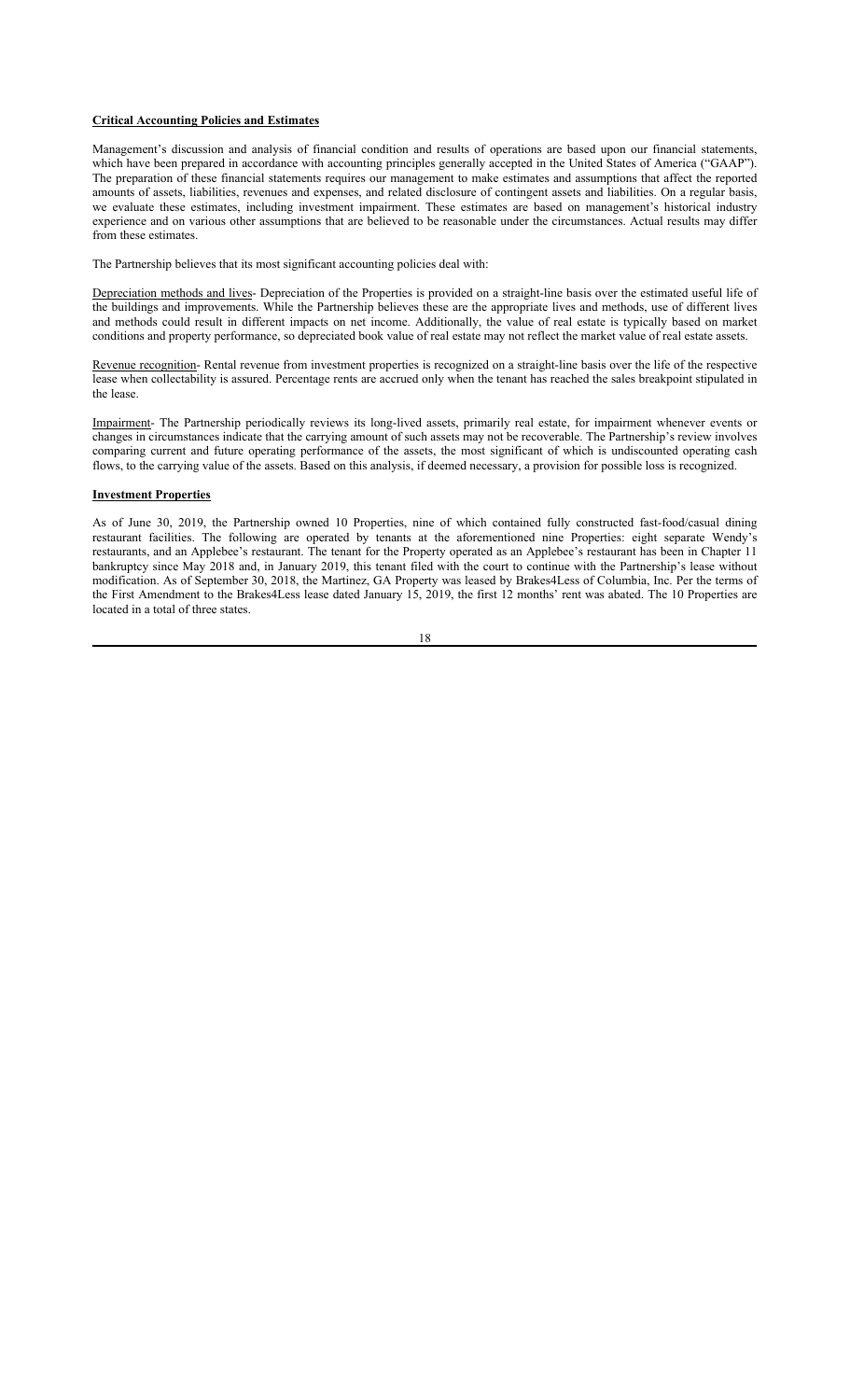Property taxes, general maintenance, insurance and ground rent on the Properties are the responsibility of the tenant. However, when a tenant fails to make the required tax payments or when a Property becomes vacant, the Partnership makes the appropriate property tax payments to avoid possible foreclosure of the property.

There were no building improvements capitalized during the three-month period ending June 30, 2019.

# **Net Income**

Net income for the three-month periods ended June 30, 2019 and 2018 was \$149,747 and \$130,649, respectively. Net income per limited partnership interest for the three-month periods ended June 30, 2019 and 2018 was \$3.20 and \$2.79, respectively. Net income for the six-month periods ended June 30, 2019 and 2018 was \$147,290 and \$74,916, respectively. Net income per limited partnership interest for the six-month periods ended June 30, 2019 and 2018 was \$3.15 and \$1.60, respectively.

Net income for the three and six-month periods ended June 30, 2019 and 2018 included the results from both operations and discontinued operations. Assets disposed of, or deemed to be classified as held for sale, require the reclassification of current and previous years' operations to discontinued operations in accordance with GAAP applicable to "Accounting for the Impairment or Disposal of Long Lived Assets". As such, prior year operating results for those properties considered as held for sale or properties no longer considered for sale have been reclassified to conform to the current year presentation without affecting total net income. When properties are considered held for sale, depreciation of the properties is discontinued, and the properties are valued at the lower of the depreciated cost or fair value, less costs to dispose.

# **Results of Operations**

Income from continuing operations for the three-month periods ended June 30, 2019 and 2018 were \$149,747 and \$130,649, respectively. Income from continuing operations for the six-month periods ended June 30, 2019 and 2018 were \$147,290 and \$74,916, respectively. See the paragraphs below for further information as to the primary factors that contributed to the variances in operating income and expense items from the 2018 periods to the 2019 periods.

# *Three-month period ended June 30, 2019 as compared to the three-month period ended June 30, 2018:*

*Operating Rental Income:* Rental income for the three-month periods ended June 30, 2019 and 2018 was \$320,578 and \$316,043, respectively. The rental income was comprised primarily of monthly lease obligations and included accruals for annual percentage rents earned year-to-date and adjustments for straight-line rent.

*General and Administrative Expense:* General and administrative expenses for the three-month periods ended June 30, 2019 and 2018 were \$6,440 and \$10,353, respectively. General and administrative expenses were comprised of management expense, state/city registration and annual report filing fees, XBRL outsourced fees, office supplies, printing costs, outside storage expenses, copy/fax costs, postage and shipping expenses, long-distance telephone expenses, website fees, bank fees and state income tax expenses. The decrease in the three-month period ended June 30, 2019 versus the three-month period ended June 30, 2018 is due primarily to the decrease in postage and printing costs related to the 2018 consent solicitation as well as a decrease in income tax expenses incurred compared to the three-month period ended June 30, 2018.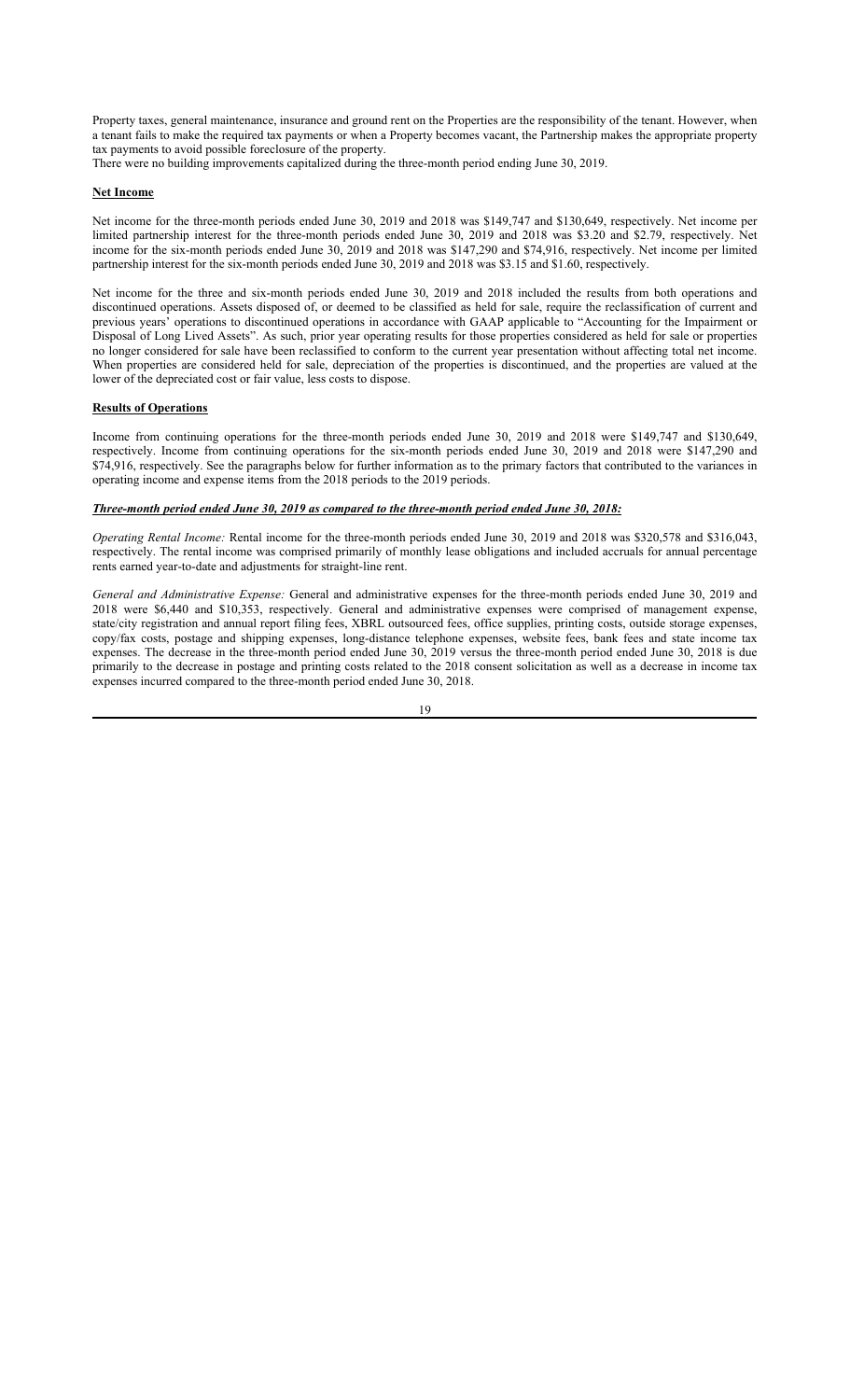*Professional services:* Professional services expenses for the three-month periods ended June 30, 2019 and 2018 were \$52,758 and \$17,481, respectively. Professional services expenses were primarily comprised of investor relations data processing, investor mailings processing, website design, legal, auditing and tax preparation fees, and SEC report conversion and processing fees. The increase reflected in the three-month period ended June 30, 2019 versus the three-month period ended June 30, 2018 is primarily the result of, starting in the quarter ended June 30, 2018, the Partnership began capitalizing 2018 legal and environmental expenses as deferred closing costs related to the potential sale transaction, which had been expected to be completed by December 31, 2018. The sale transaction was abandoned due to lack of receiving a qualified bid, and these capitalized costs were expensed during the fourth quarter of 2018.

#### *Six-month period ended June 30, 2019 as compared to the six-month period ended June 30, 2018:*

*Operating Rental Income:* Rental income for the six-month periods ended June 30, 2019 and 2018 was \$525,673 and \$536,137, respectively. The rental income was comprised primarily of monthly lease obligations and includes accruals for annual percentage rents earned year-to-date and adjustments for straight line rent.

Management expects total base operating rental income to be approximately \$820,380 for the year ending December 31, 2019 based on operating leases currently in place. However, future operating rental income may decrease with tenant defaults and/or the reclassification of properties as properties held for sale. Future operating rental income may also increase with additional rents due from tenants, if those tenants experience increased sales levels, which require the payment of additional rent to the Partnership. Operating percentage rents included in rental income from operations in the year ended December 31, 2018 was \$533,344, and management expects the year ending December 31, 2019 percentage rents to be somewhat higher than the prior fiscal year primarily due to the increased sales reported by several of the Wendy's Properties and the Applebee's Property for the first six months of 2019.

*Insurance Expense:* Insurance expense for both six-month periods ended June 30, 2019 and 2018 was \$2,931. The insurance expense was related to the Partnership's general liability policy. This amount could increase if the general liability insurance premium for the 2019/2020 insurance year that is expected to be paid in the fourth quarter of 2019 also increases.

*General and Administrative Expense:* General and administrative expenses for the six-month periods ended June 30, 2019 and 2018 were \$19,143 and \$31,441, respectively. General and administrative expenses were comprised of management expense, state/city registration and annual report filing fees, office supplies, printing costs, outside storage expenses, copy/fax costs, postage and shipping expenses, long-distance telephone expenses, website fees, bank fees, state income tax expenses and bad debt allowance. Management expects the total year ending December 31, 2019 operating general and administrative expenses to be lower than the prior fiscal year's expenses, primarily due to the concentrated effort to lower expenses in these expense categories.

*Professional services:* Professional services expenses for the six-month periods ended June 30, 2019 and 2018 were \$148,651 and \$162,356, respectively. Professional services expenses were primarily comprised of investor relations data processing, investor mailings processing, website design, legal, auditing and tax preparation fees, and SEC report conversion and processing fees. Management anticipates that the total year ending December 31, 2019 operating professional services expenses will be lower than those incurred in the prior fiscal year due to various factors, including a concentrated effort to lower expenses in these expense categories.

## **Cash Flow Analysis**

Net cash flows provided by operating activities for the six-month periods ended June 30, 2019 and 2018 were \$605,094 and \$592,360, respectively.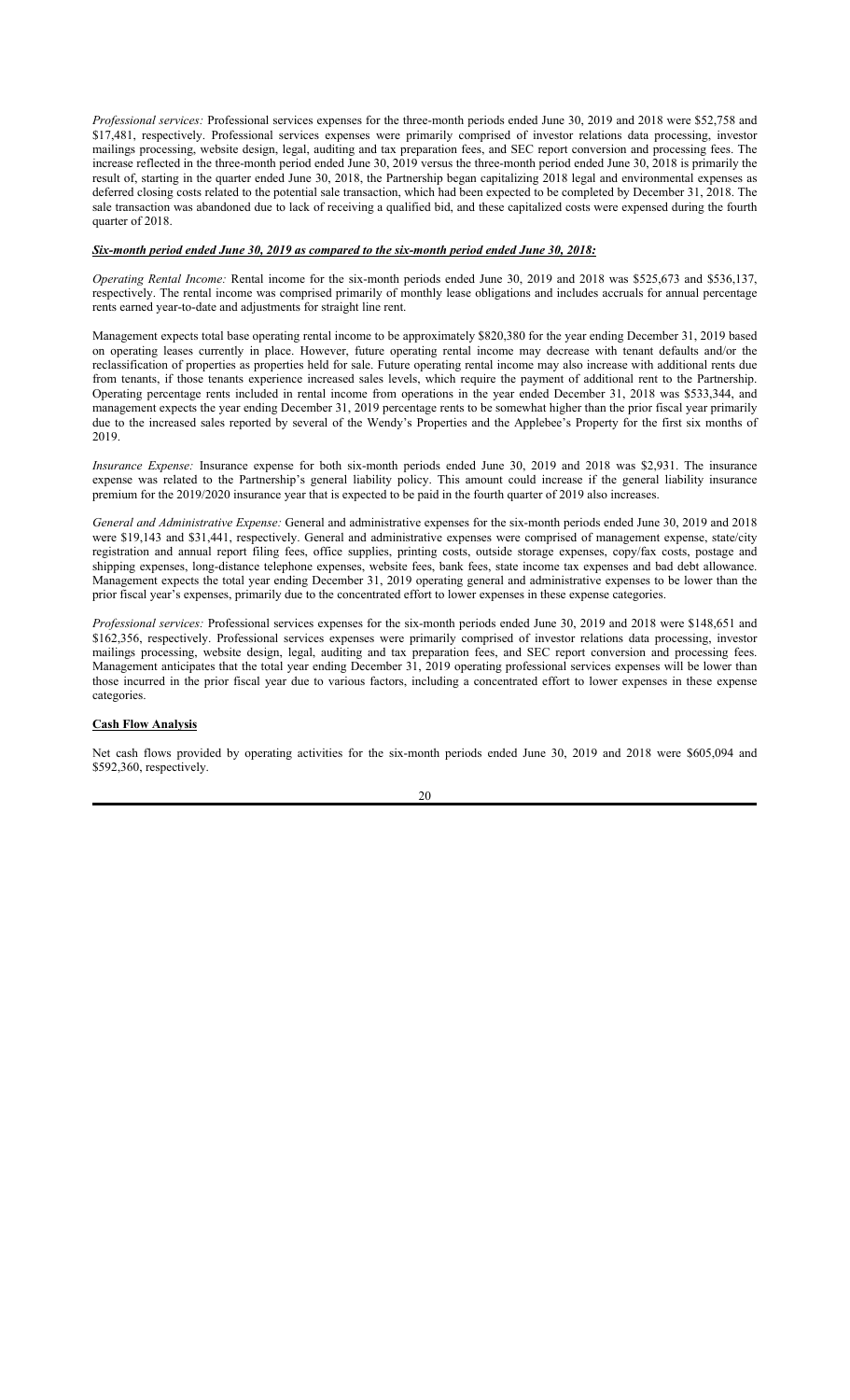Cash flows used in investing activities for the six-month periods ended June 30, 2019 and 2018 were \$5,350 and \$2,623, respectively. These amounts represent interest earned on the indemnification trust account, with earnings in the 2019 period being higher than the same period in 2018.

For the six-month period ended June 30, 2019, cash flows used in financing activities was \$600,589 and consisted of aggregate limited partner distributions of \$600,000, and general partner distributions of \$589.

For the six-month period ended June 30, 2018, cash flows used in financing activities was \$550,300 and consisted of aggregate limited partner distributions of \$550,000, and general partner distributions of \$300.

#### **Liquidity and Capital Resources**

The Partnership's cash balance was \$99,375 at June 30, 2019. Cash of \$100,000 is anticipated to be used to fund the 2019 second quarter aggregate distribution to limited partners on or about August 15, 2019, and cash of approximately \$38,565 is anticipated to be used for the payment of quarter-end accrued liabilities, which are included in the balance sheets.

The Partnership's principal on-going demands for funds are expected to be for the payment of operating expenses and distributions. Management anticipates that cash generated through the operations of the Properties, and from potential sales of Properties, will primarily provide the sources for future Partnership liquidity and limited partner distributions. During the process of leasing the Properties, the Partnership may experience competition from owners and managers of other properties. As a result, in connection with negotiating tenant leases, along with recognizing market conditions, the Partnership may offer rental concessions, or other inducements, which may have an adverse impact on the results of the Partnership's operations. The Partnership is also in competition with sellers of similar properties to locate suitable purchasers for its Properties. The two primary liquidity risks with respect to the on-going operations of the Properties in the absence of mortgage debt are the Partnership's inability to collect rent receivables and near-term or chronic property vacancies. The amount of cash to be distributed to our limited partners is determined by the General Partner and is dependent on a number of factors, including funds available for payment of distributions, capital expenditures, and taxable income recognition matching, which is primarily attributable to percentage rents and property sales.

As of June 30, 2019, the current ten Properties were 100% leased. In addition, the Partnership collected 100% of its base rent from current operating tenants for the period ended June 30, 2019 and the fiscal year ended December 31, 2018, which we believe is a good indication of overall tenant quality and stability.

There are no leases set to expire in 2019. However, per the terms of the First Amendment to lease dated January 15, 2019, the rent for the Martinez, GA Property is abated for the first twelve months of the lease, and rent is expected to commence on May 16, 2020. Further, the new Wendy's at the Peach Orchard Road Property opened June 18, 2019, and the Partnership had negotiated for a continuation of fixed rent throughout the closed period.

Eight of the ten Properties are operated as Wendy's fast food restaurants and are franchises of the international Wendy's Company. Operating base rents from these eight leases comprised approximately 80% of the total 2018 operating base rents included in operating rental income of the Partnership. During the year ended December 31, 2018, additional percentage rents totaled \$528,372, all of which were unbilled and were accrued in relation to the Properties operated as Wendy's restaurants. Therefore, during 2018, the Partnership generated approximately 87% of its total operating revenues from those eight Properties. As of June 30, 2019, the eight Properties operated as Wendy's restaurants exceeded 80% of the Partnership's total Properties, both by asset value and number.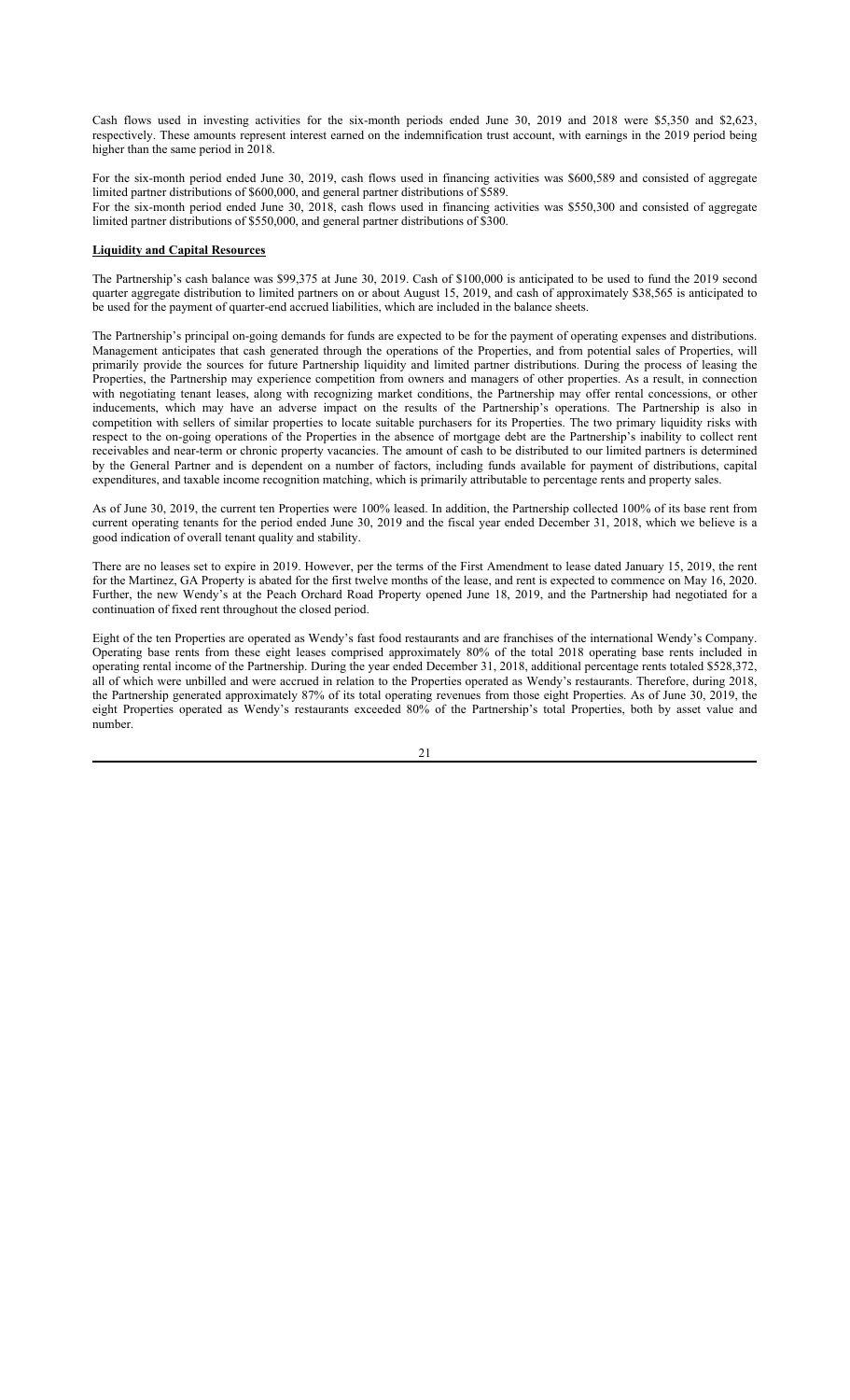Since more than 80% of the Properties, both by historical asset value and number, are leased to Wendy's franchises, the financial status of the three tenants may be considered material to investors. At the request of the Partnership, Wendgusta, Wendcharles I and Wendcharles II provided the Partnership with a copy of their reviewed financial statements for the fiscal years ended December 30, 2018 and December 31, 2017. Those reviewed financial statements prepared by Wendgusta's, Wendcharles I's and Wendcharles II's accountants are attached as Exhibits 99.0, 99.1 and 99.2, respectively, to the Partnership's December 31, 2018 Annual Report on Form 10-K, filed with the SEC on April 1, 2019. The Partnership has no rights to audit or review Wendgusta's, Wendcharles I's or Wendcharles II's financial statements and the Partnership's independent registered public accounting firm has not audited or reviewed the financial statements received from Wendgusta, Wendcharles I or Wendcharles II.

#### **Disposition Policies**

In deciding whether to sell a Property, the General Partner considers factors such as potential capital appreciation or depreciation, market and economic conditions and the general strength of the real estate market, cash flow and federal income tax considerations, including possible adverse federal income tax consequences to the limited partners. The General Partner may exercise its discretion as to whether and when to sell a Property, and there is no obligation to sell any of the Properties at any particular time, except upon Partnership dissolution currently scheduled for November 30, 2020 pursuant to the Partnership Agreement.

## **Item 3. Quantitative and Qualitative Disclosure About Market Risk**

As a smaller reporting company, the Partnership is not required to provide the information required by Item 305 of Regulation S-K.

#### **Item 4. Controls and Procedures**

#### Controls and Procedures

As of June 30, 2019 the Partnership's management, including the persons serving as the Partnership's principal executive officer and principal financial officer, concluded that the Partnership's disclosure controls and procedures (as defined in Rules 13a-15(e) and 15d-15(e) under the Exchange Act) as of the end of the period covered by this report were effective based on the evaluation of these controls and procedures as required by paragraph (b) of Rule 13a-15 or Rule 15d-15 under the Exchange Act.

#### Changes in Internal Control over Financial Reporting

There has been no change in the Partnership's internal control over financial reporting (as such term is defined in Rules 13a-15(f) and 15d-15(f) under the Exchange Act) that occurred during the fiscal quarter ending June 30, 2019 that has materially affected, or is reasonably likely to materially affect, the Partnership's internal control over financial reporting.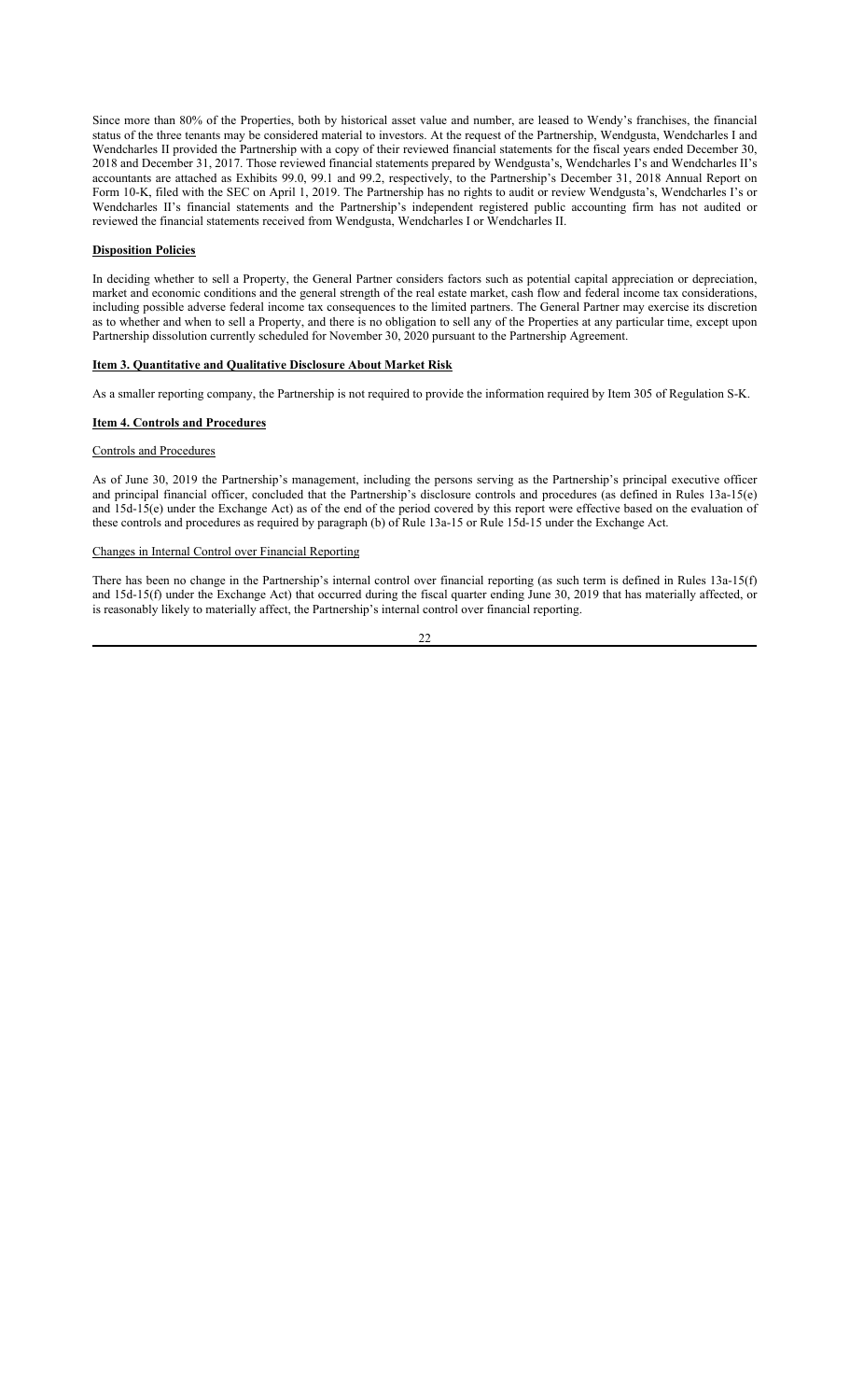## **PART II - OTHER INFORMATION**

#### **Item 1. Legal Proceedings**

As of the date of this report, there are no material pending legal proceedings to which the Partnership is a party.

#### **Item 1a. Risk Factors**

Not Applicable.

## **Item 2. Unregistered Sales of Equity Securities and Use of Proceeds**

None.

#### **Item 3. Defaults Upon Senior Securities**

None.

#### **Item 4. Mine Safety Disclosures**

Not applicable.

## **Item 5. Other Information**

None.

## **Item 6. Exhibits**

- (a) Listing of Exhibits
	- 3.1 Certificate of Limited Partnership dated November 20, 1987, filed as Exhibit 3.7 to the Partnership's Annual Report on Form 10-K filed March 22, 2013, Commission File 0-17686, and incorporated herein by reference.
	- 4.1 Agreement of Limited Partnership dated as of November 20, 1987, amended as of November 25, 1987, and February 20, 1988, filed as Exhibit 3A to Amendment No. 1 to the Partnership's Registration Statement on Form S-11 as filed on February 22, 1988, and incorporated herein by reference.
	- 4.2 Amendments to Amended Agreement of Limited Partnership dated as of June 21, 1988, included as part of Supplement dated August 15, 1988, filed under Rule 424(b)(3), Commission File 0-17686, and incorporated herein by reference.
	- 4.3. Amendment to Amended Agreement of Limited Partnership dated as of February 8, 1993, filed as Exhibit 3.3 to the Partnership's Annual Report on Form 10-K for the year ended December 31, 1992, Commission File 0-17686, and incorporated herein by reference.
	- 4.4 Amendment to Amended Agreement of Limited Partnership dated as of May 26, 1993, filed as Exhibit 3.4 to the Partnership's Annual Report on Form 10-K for the year ended December 31, 1993, Commission File 0-17686, and incorporated herein by reference.
	- 4.5 Amendment to Amended Agreement of Limited Partnership dated as of June 30, 1994, filed as Exhibit 3.5 to the Partnership's Annual Report on Form 10-K for the year ended December 31, 1994, Commission File 0-17686, and incorporated herein by reference.
	- 4.6 Amendment to Amended Agreement of Limited Partnership dated as of November 9, 2009, filed as Exhibit 4.1 to the Partnership's Quarterly Report on Form 10-Q filed November 12, 2009, Commission File 0-17686, and incorporated herein by reference.
	- 31.1 Sarbanes-Oxley Section 302 Certification
	- 31.2 Sarbanes-Oxley Section 302 Certification
	- 32.1 Certification of Periodic Financial Report Pursuant to 18 U.S.C. Section 1350.
	- 99.1 Correspondence to the Limited Partners, anticipated to be mailed on August 15, 2019, regarding the proposed sale of the Properties and liquidation of the Partnership.
	- 101 The following materials from the Partnership's Quarterly Report on Form 10-Q for the quarter ended, formatted in XBRL (Extensible Business Reporting Language): (i) Unaudited Condensed Balance Sheets at June 30, 2019 and December 31, 2018, (ii) Unaudited Condensed Statements of Income for the three and six month periods ended June 30, 2019 and 2018, (iii) Unaudited Condensed Statement of Cash Flows for the six month periods ended June 30, 2019 and 2018, (iv) Unaudited Condensed Statements of Partners' Capital for the six month periods ended June 30, 2019 and 2018, and (v) Notes to the Unaudited Condensed Financial Statements.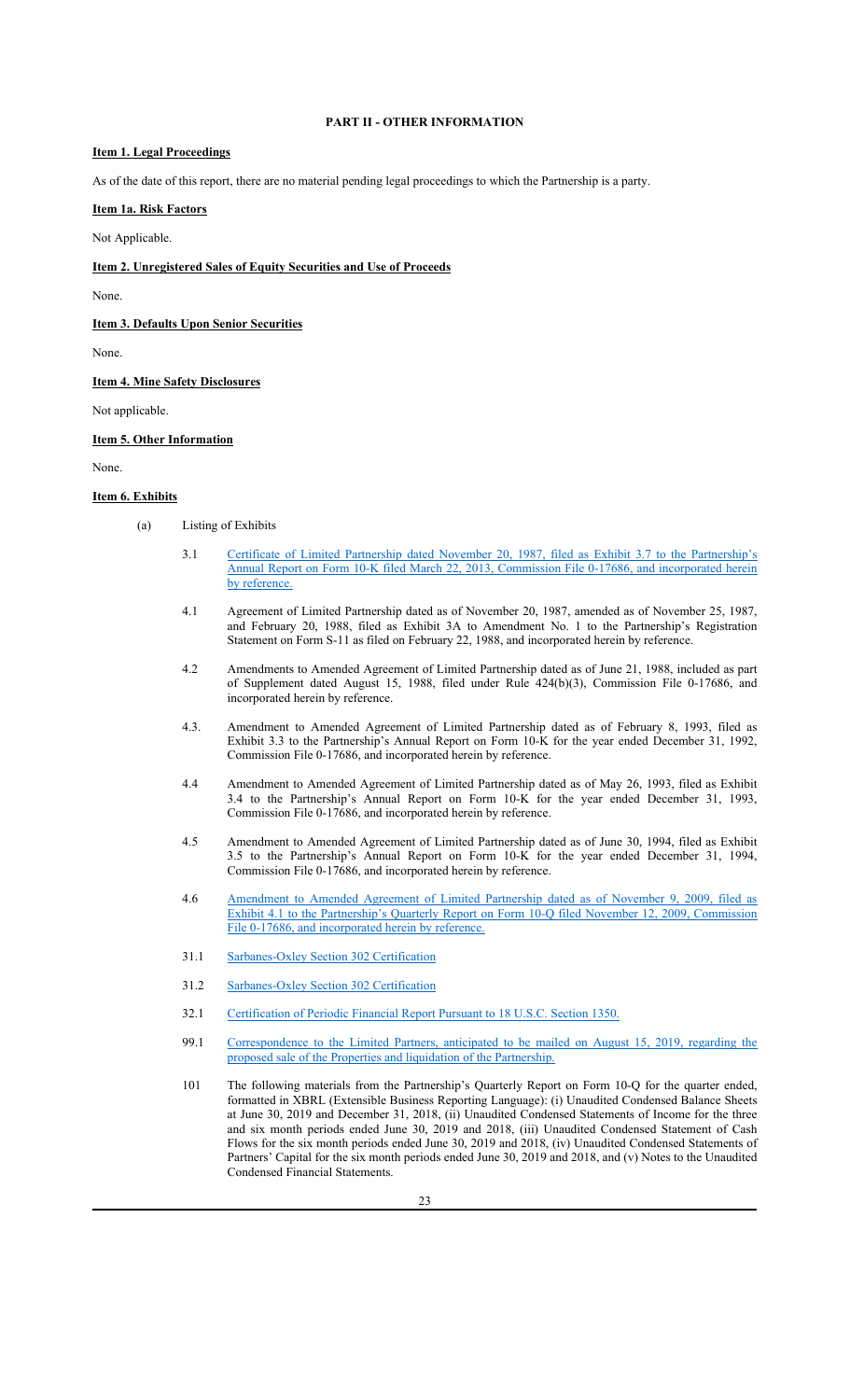# **SIGNATURES**

Pursuant to the requirements of the Securities Exchange Act of 1934, the Registrant has duly caused this report to be signed on its behalf by the undersigned, thereunto duly authorized.

# **DIVALL INSURED INCOME PROPERTIES 2 LIMITED PARTNERSHIP**

By: */s/ Lynette L. DeRose* Lynette L. DeRose (Chief Financial Officer and Duly Authorized Officer of the Partnership)

Date: August 13, 2019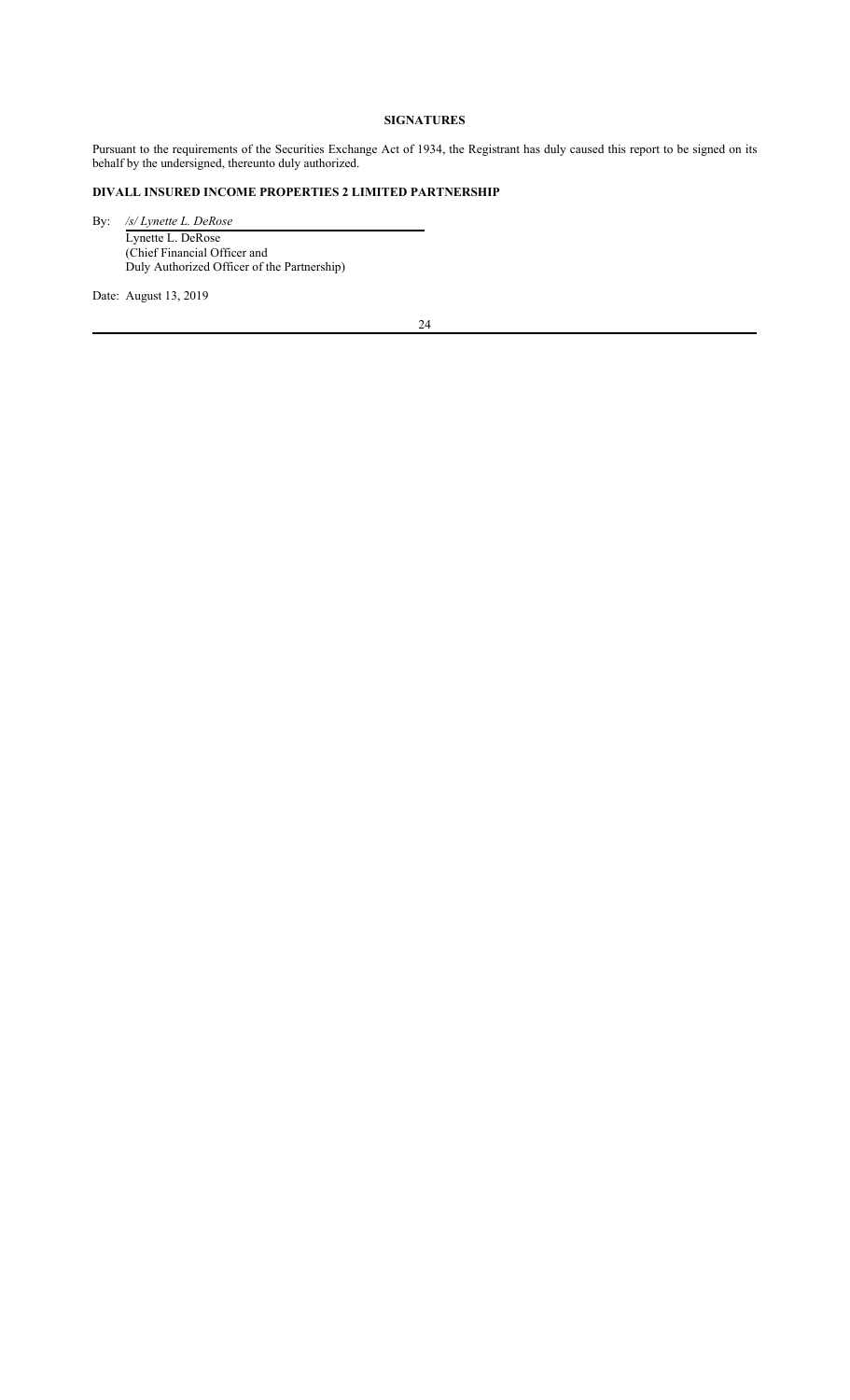#### **Exhibit 31.1**

#### **DIVALL INSURED INCOME PROPERTIES 2 LIMITED PARTNERSHIP**

## **CERTIFICATIONS**

I, Lynette L. DeRose, certify that:

- 1. I have reviewed this quarterly report on Form 10-Q of DiVall Insured Income Properties 2 Limited Partnership;
- 2. Based on my knowledge, this quarterly report does not contain any untrue statement of a material fact or omit to state a material fact necessary to make the statements made, in light of the circumstances under which such statements were made, not misleading with respect to the period covered by this report;
- 3. Based on my knowledge, the financial statements, and other financial information included in this report, fairly present in all material respects the financial condition, results of operations and cash flows of the registrant as of, and for, the periods presented in this report;
- 4. The Registrant's other certifying officer and I are responsible for establishing and maintaining disclosure controls and procedures (as defined in Exchange Act Rules  $13a-15(e)$  and  $15d-15(e)$ ) and internal control over financial reporting (as defined in Exchange Act Rules 13a-15(f) and 15d-15(f)) for the registrant and have:
	- a) Designed such disclosure controls and procedures, or caused such disclosure controls and procedures to be designed under our supervision**,** to ensure that material information relating to the registrant, including its consolidated subsidiaries, is made known to us by others within those entities, particularly during the period in which this report is being prepared;
	- b) Designed such internal control over financial reporting, or caused such internal control over financial reporting to be designed under our supervision, to provide reasonable assurance regarding the reliability of financial reporting and the preparation of financial statements for external purposes in accordance with generally accepted accounting principles;
	- c) Evaluated the effectiveness of the registrant's disclosure controls and procedures and presented in this report our conclusions about the effectiveness of the disclosure controls and procedures, as of the end of the period covered by this report based on such evaluation; and
	- d) Disclosed in this report any change in the registrant's internal control over financial reporting that occurred during the registrant's most recent fiscal quarter (the registrant's fourth fiscal quarter in the case of an annual report) that has materially affected, or is reasonably likely to materially affect, the registrant's internal control over financial reporting; and
- 5. The registrant's other certifying officer and I have disclosed, based on our most recent evaluation of internal control over financial reporting, to the registrant's auditors and the audit committee of the registrant's board of directors (or persons performing the equivalent functions):
	- a) All significant deficiencies and material weaknesses in the design or operation of internal control over financial reporting which are reasonably likely to adversely affect the registrant's ability to record, process, summarize and report financial information; and
	- b) Any fraud, whether or not material, that involves management or other employees who have a significant role in the registrant's internal control over financial reporting.

Dated: August 13, 2019 **By:** /s/ Lynette L. DeRose

Chief Financial Officer of the Partnership (principal financial officer of the registrant)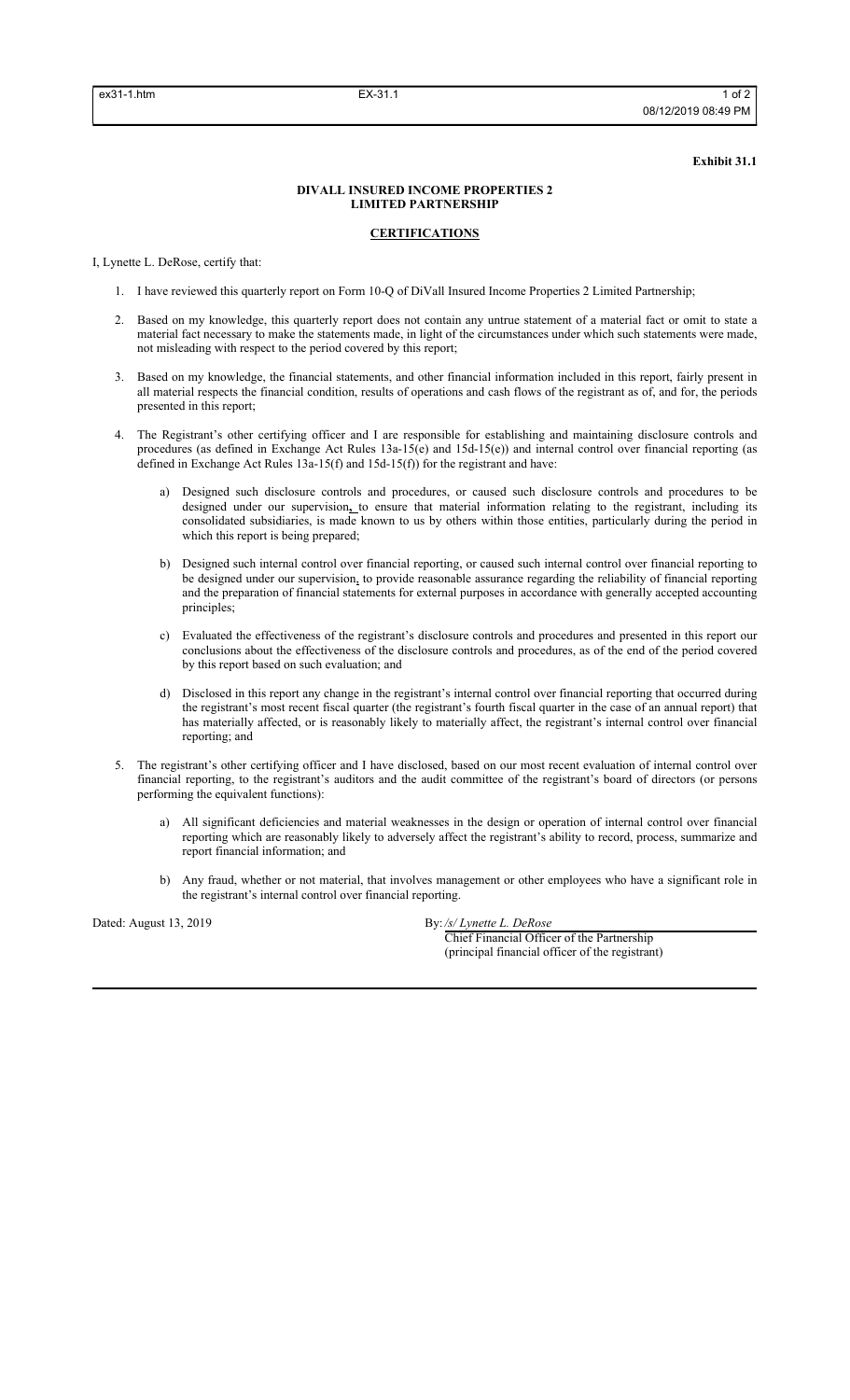#### **Exhibit 31.2**

#### **DIVALL INSURED INCOME PROPERTIES 2 LIMITED PARTNERSHIP**

## **CERTIFICATIONS**

I, Bruce A. Provo, certify that:

- 1. I have reviewed this quarterly report on Form 10-Q of DiVall Insured Income Properties 2 Limited Partnership;
- 2. Based on my knowledge, this quarterly report does not contain any untrue statement of a material fact or omit to state a material fact necessary to make the statements made, in light of the circumstances under which such statements were made, not misleading with respect to the period covered by this report;
- 3. Based on my knowledge, the financial statements, and other financial information included in this report, fairly present in all material respects the financial condition, results of operations and cash flows of the registrant as of, and for, the periods presented in this report;
- 4. The Registrant's other certifying officer and I are responsible for establishing and maintaining disclosure controls and procedures (as defined in Exchange Act Rules  $13a-15(e)$  and  $15d-15(e)$ ) and internal control over financial reporting (as defined in Exchange Act Rules 13a-15(f) and 15d-15(f)) for the registrant and have:
	- a) Designed such disclosure controls and procedures, or caused such disclosure controls and procedures to be designed under our supervision**,** to ensure that material information relating to the registrant, including its consolidated subsidiaries, is made known to us by others within those entities, particularly during the period in which this report is being prepared;
	- b) Designed such internal control over financial reporting, or caused such internal control over financial reporting to be designed under our supervision, to provide reasonable assurance regarding the reliability of financial reporting and the preparation of financial statements for external purposes in accordance with generally accepted accounting principles;
	- c) Evaluated the effectiveness of the registrant's disclosure controls and procedures and presented in this report our conclusions about the effectiveness of the disclosure controls and procedures, as of the end of the period covered by this report based on such evaluation; and
	- d) Disclosed in this report any change in the registrant's internal control over financial reporting that occurred during the registrant's most recent fiscal quarter (the registrant's fourth fiscal quarter in the case of an annual report) that has materially affected, or is reasonably likely to materially affect, the registrant's internal control over financial reporting; and
- 5. The registrant's other certifying officer and I have disclosed, based on our most recent evaluation of internal control over financial reporting, to the registrant's auditors and the audit committee of the registrant's board of directors (or persons performing the equivalent functions):
	- a) All significant deficiencies and material weaknesses in the design or operation of internal control over financial reporting which are reasonably likely to adversely affect the registrant's ability to record, process, summarize and report financial information; and
	- b) Any fraud, whether or not material, that involves management or other employees who have a significant role in the registrant's internal control over financial reporting.

Dated: August 13, 2019 **By:** */s/ Bruce A. Provo* 

President, and Chief Executive Officer of The Provo Group, Inc., the General Partner of the Partnership (principal executive officer of the registrant)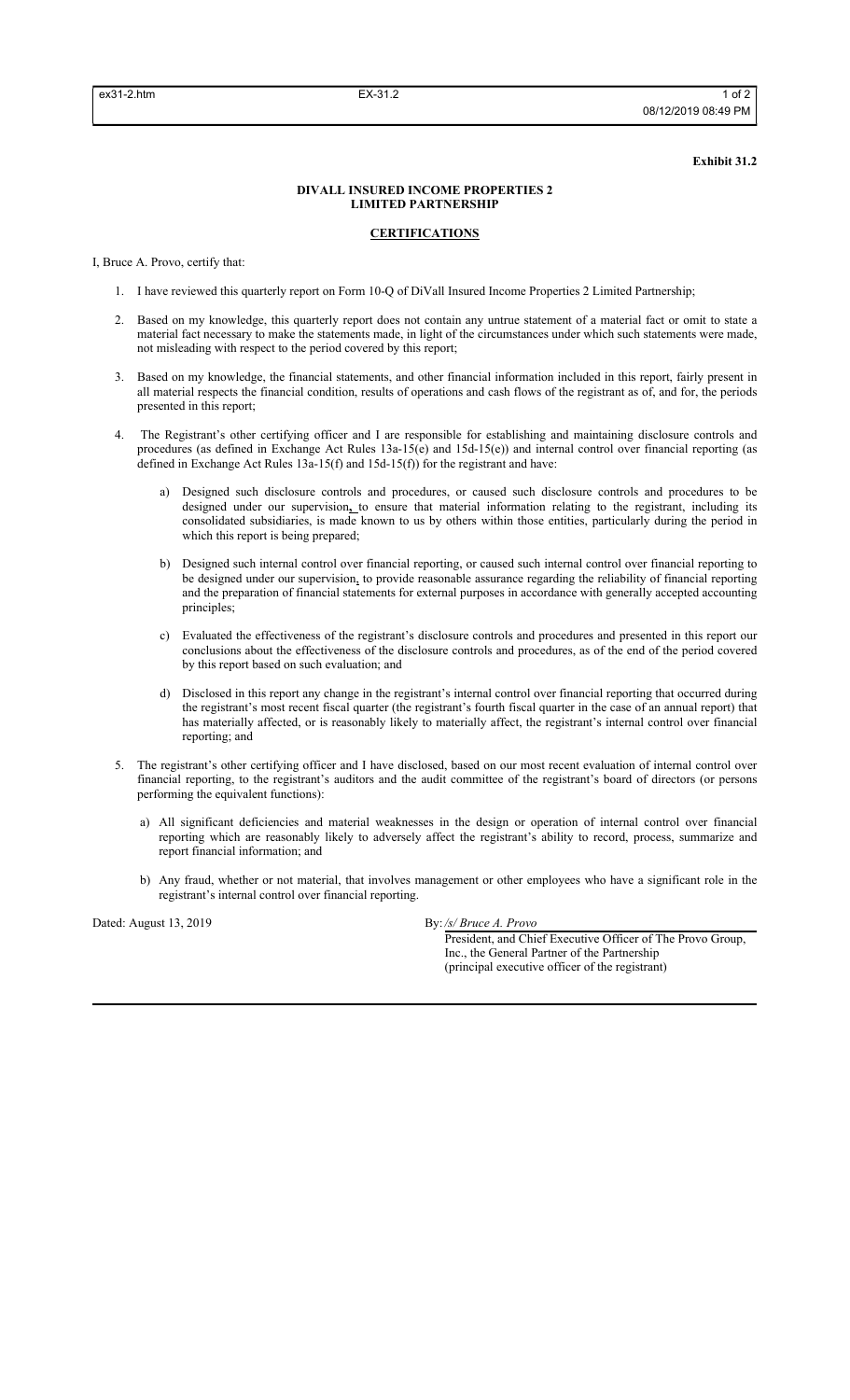#### **Exhibit 32.1**

#### **DIVALL INSURED INCOME PROPERTIES 2 LIMITED PARTNERSHIP**

#### **Certification of Periodic Financial Report Pursuant to 18 U.S.C. Section 1350**

Pursuant to 18 U.S.C. Section 1350, as adopted pursuant to Section 906 of the Sarbanes-Oxley Act of 2002, the undersigned principal executive officer and principal financial officer of DiVall Insured Income Properties 2 Limited Partnership (the "Company") certify that this Quarterly Report on Form 10-Q of the Company for the period ended June 30, 2019 fully complies with the requirements of Section 13(a) or 15(d) of the Securities Exchange Act of 1934 and that information contained in the report fairly presents, in all material respects, the financial condition and results of operations of the Company.

Dated: August 13, 2019 By: /s/ Lynette L. DeRose

Chief Financial Officer of the Partnership (principal financial officer of the registrant)

By: */s/ Bruce A. Provo*

President, and Chief Executive Officer of The Provo Group, Inc., the General Partner of the Partnership (principal executive officer of the registrant)

This certification is made solely for the purpose of 18 U.S.C. Section 1350, subject to the knowledge standard contained therein, and not for any other purpose.